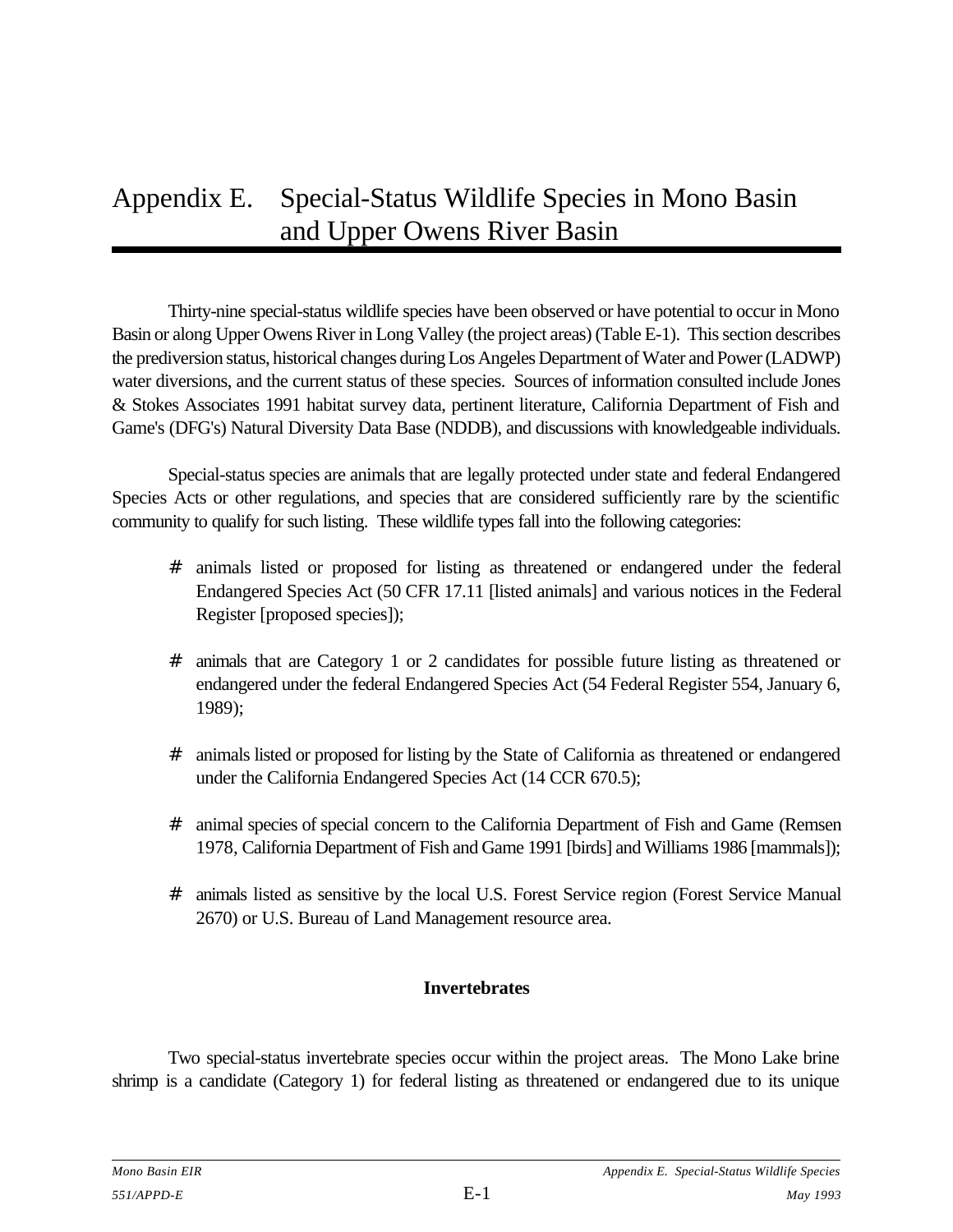occurrence at Mono Lake; its status is discussed in more detail elsewhere in this report (Chapter 3E, "Aquatic Productivity").

The Apache silverspot butterfly, which occurs in the project area, has been redesignated by U.S. Fish and Wildlife Service (USFWS) as a Category 3c species and is no longer considered a special-status species (Ngano pers. comm.).

### **Mono Checkerspot Butterfly**

Status: Federal Candidate (Category 2)

The Mono checkerspot is a rare subspecies of the Editha checkerspot (Garth and Tilden 1986). The Mono checkerspot occurs on the east side of the Sierra Nevada, and Mono County is the center of its distribution. Larval food plants include dwarf plantain and several other plant species in the Scrophulariaceae family (Garth and Tilden 1986).

**Prediversion Conditions and Changes**. The status of the Mono checkerspot prior to diversions is unknown; however, the species was reported as being common prior to the early 1970s (Ngano pers. comm.).

**Status at Point of Reference**. Rangewide, populations are considered scarce (Garth and Tilden 1986), and the species has not been reported in Mono Basin during the past 20 years (Ngano pers. comm.). Jones & Stokes Associates did not conduct surveys to determine the status of this subspecies; however, no Mono checkerspots or their preferred larval food plants were observed during the 1991 botanical or wildlife surveys.

### **Amphibians**

One special-status amphibian, the Mount Lyell salamander (status: DFG Species of Special Concern, Federal Category 2), occurs at the headwaters of Rush Creek (Natural Diversity Data Base 1991). However, suitable habitat for this species does not occur within the project areas. Mountain yellow-legged frogs and Yosemite toads (both Federal Category 2 Candidates) occur at high elevations of Yosemite National Park, but neither species is known to occur in Mono Basin (Zeiner et al. 1990c).

### **Birds**

Twenty-two of the 27 special-status bird species that have been recorded or potentially occur within the project areas are described in this section. The common loon, double-crested cormorant, and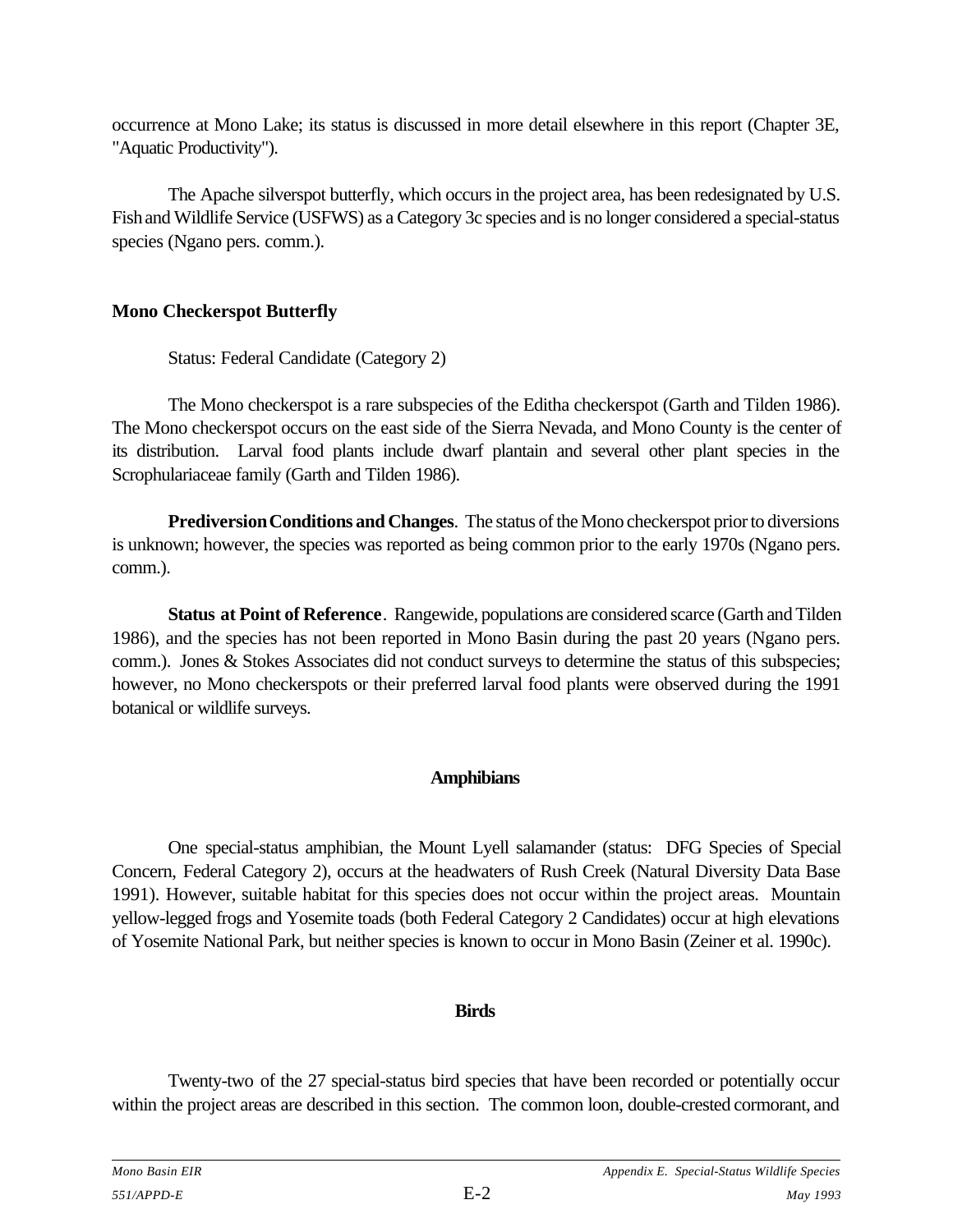white-faced ibis are not known to nest within the project areas (Gaines 1988). Because the breeding, rather than wintering, areas of these species are considered sensitive (California Department of Fish and Game 1990), they are not addressed in this section. The status of California gulls and snowy plovers at Mono Lake is presented in Chapter 3F.

#### **American White Pelican**

### Status: DFG Species of Special Concern

American white pelicans winter along the coast and in the Central Valley and formerly nested at large lakes throughout much of California. In California, white pelican nesting areas are now limited to Clear Lake in the Klamath Basin (Zeiner et al. 1990a) and at Honey lake Wildlife Area when water levels are sufficiently high to create nesting islands (Shuford pers. comm.). The loss of nesting colonies is attributed primarily to the destruction of nesting islands and breeding habitat, although human disturbance of colonies and pesticide contamination may also be factors affecting this species.

**Prediversion Conditions and Changes**. The prediversion status of American white pelicans in the project areas is unknown; however, they probably occurred in the project area during migration (Grinnell and Miller 1944). Numbers of pelicans using the project area may have increased as a result of the construction of Lake Crowley reservoir. White pelicans using Lake Crowley reservoir probably nest at Pyramid Lake in Nevada (Tillemans pers. comm.) and, because the project areas are situated between Lake Crowley reservoir and Pyramid Lake, white pelicans occur regularly in Mono Basin (Jehl and Shuford pers. comms.).

**Status at Point of Reference**. American white pelicans occur occasionally at Mono Lake and Grant Lake Reservoir (Gaines 1988), but they are common transients at Lake Crowley reservoir (Tillemans pers. comm.). Over 200 pelicans were observed at the DeChambeau ponds in 1984, and over 500 at Lake Crowley reservoir in 1987, using it as a migratory stopover (Gaines 1988). Possibly due to recent drought conditions, approximately 100 nonbreeding white pelicans have summered at Lake Crowley reservoir (Tillemans pers. comm.). Currently, American white pelicans are regular and sometimes common transients through the Owens Valley and Mono Lake and may stay for months at local reservoirs (Jehl pers. comm.). Their numbers in Mono Basin probably vary in direct proportion to the size of the Pyramid Lake colony (Jehl pers. comm.). The number staying to feed in summer and fall has almost surely increased with construction of Lake Crowley reservoir, which has a fish stocking program (Jehl pers. comm.).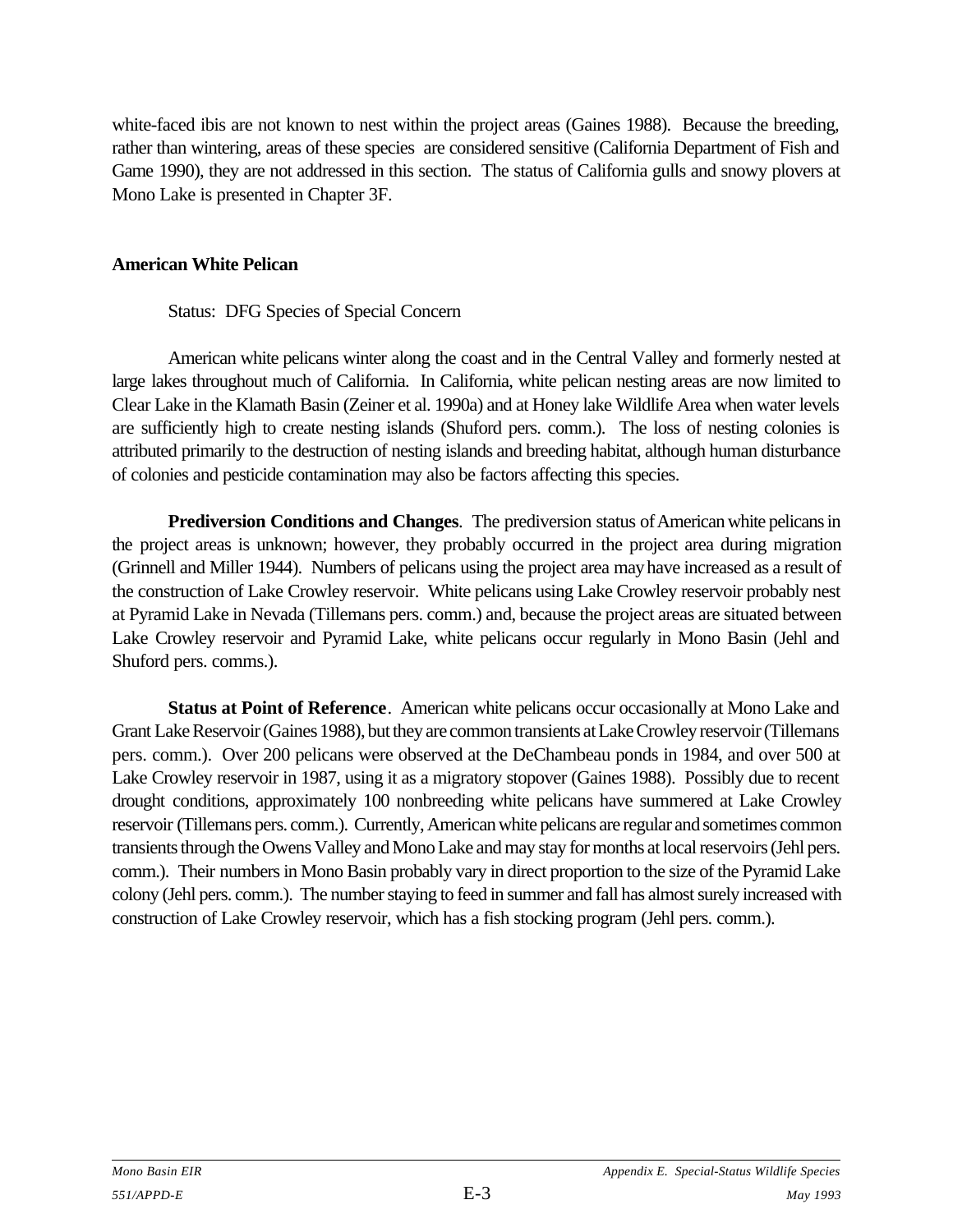### **Osprey**

Status: DFG Species of Special Concern

Ospreys occur as breeding residents and migrants along the east side of the Sierra Nevada. The osprey is piscivorous and requires lakes or large streams that support fish (Zeiner et al. 1990a).

Osprey populations have declined in California since the 1940s because of pesticide contamination, habitat destruction, and disturbance during the breeding season (Remsen 1978). Currently, however, their numbers appear to be increasing in the state (Gould and Jurek 1988).

**Prediversion Conditions and Changes**. The historical status of ospreys is unknown; however, this species is not known to have nested in Mono Basin prior to the diversion of tributaries (Gaines and Mandelbaum pers. comms.) Thus, ospreys probably have always been uncommon in Mono Basin and Upper Owens River.

In Mono Basin, reduced or discontinued streamflows and channel incision have reduced the quantity and quality of Mono Basin's introduced brown trout fishery (Chapter 3D, "Fisheries Resources"). Therefore, the quality of the stream foraging habitat has been significantly reduced. The created fishery at Grant Lake reservoir, however, may have benefited this species. The nearly total loss of large cottonwood trees on Rush and Lee Vining Creeks below the U.S. Highway 395 crossings (Chapter 3E, "Vegetation") has eliminated potential nesting and perching structures from these areas and may explain why a currently nesting pair selected its tufa tower nesting site near Navy Beach. Jehl (pers. comm.), however, pointed out that rock towers are used by ospreys nesting on the offshore Baja California islands, and for this reason tufa towers should not be considered unusual nest sites for this species.

Osprey have benefited from construction of Lake Crowley reservoir, which created higher quality osprey foraging habitat than previously existed (Tillemans pers. comm.).

Augmentation of flows to Upper Owens River in itself probably has not had a substantial effect on the river's fishery (see Chapter 3D, "Fisheries Resources"). Due to the creation of Lake Crowley reservoir and angler interest, DFG and other organizations have implemented management actions (e.g., stocking the river with fish) that has enhanced Upper Owens River's fishery; therefore, the quality of osprey foraging habitat below East Portal has probably increased since diversions began.

**Status at Point of Reference**. Ospreys prey on fish and occur as rare summer residents or as transients in both Mono Basin and the Upper Owens River Basin (Gaines 1988).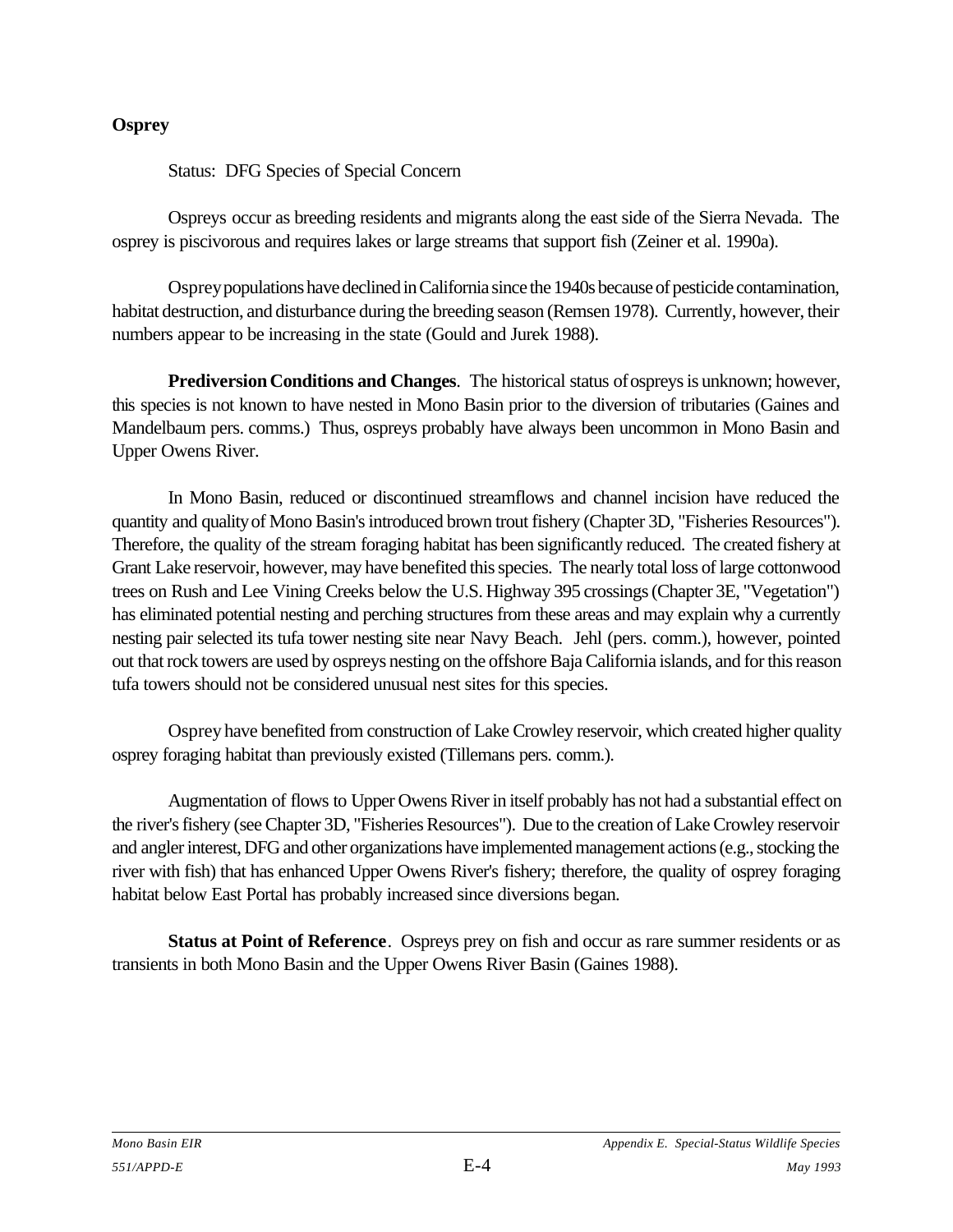A pair of ospreys has nested on an exposed tufa tower near Navy Beach every year since 1984, but it is unknown whether the same individuals were present each year (Carle pers. comm.). The nesting ospreys fledged no young from 1984 through 1988; however, in 1989, 1990, and 1992, two young were successfully fledged, and one bird was fledged in 1991 (Carle pers. comm.). These ospreys apparently forage along lower Rush Creek and the lakes near the June Lake Loop. The created fishery at Grant Lake reservoir may have benefited this species.

On Upper Owens River, ospreys are most common in late summer and early fall (Tillemans pers. comm.). The Owens River provides suitable osprey foraging habitat; however, trees suitable for nesting and perching (e.g., large snags and dead-top trees) are lacking along most of the river's course.

### **Bald Eagle**

Status: Federal-Listed Endangered, State-Listed Endangered

Bald eagles winter in both Mono and the Owens River Basins (Gaines 1988). This species generally winters near lakes or large streams and rivers supporting abundant fish, its preferred prey; they also forage on waterbirds and carrion. Large trees or snags adjacent to foraging areas that provide a wide field of view are preferred hunting perches (Zeiner et al. 1990a).

The numbers and distribution of bald eagles breeding in California has declined significantly since the late 1800s (Jurek 1990). Losses are attributed to habitat destruction, hunting, human disturbance, and pesticide contamination. California's bald eagle population is probably recovering as evidenced by a significant increase in the number of occupied bald eagle breeding territories observed since 1970 (Jurek 1990).

**Prediversion Conditions and Changes**. Prior to diversions of its primary streams (especially larger streams such as Rush Creek), preferred bald eagle habitat was more abundant in Mono Basin, but the status of the bald eagle population at that time is unknown. Reduced or discontinued streamflows and channel incision have reduced the quantity and quality of the basin's fishery (see Chapter 3D, "Fisheries Resources") and stream foraging habitat for bald eagles. The created fishery at Grant Lake reservoir, however, may have benefited this species. The nearly total of loss of large cottonwood trees on Rush and Lee Vining Creeks below the U.S. Highway 395 crossings (see Chapter 3C, "Vegetation") has eliminated potential hunting and resting perches from these areas.

Bald eagles have benefited from construction of Lake Crowley reservoir, which created higher quality bald eagle habitat than previously existed (Tillemans pers. comm.).

Augmentation of flows to Upper Owens River probably had little or no overall effect on the river's fishery (see Chapter 3D, "Fisheries Resources"). Due to the creation of Lake Crowley reservoir and angler interest, DFG and other organizations have implemented management actions (e.g., stocking the river with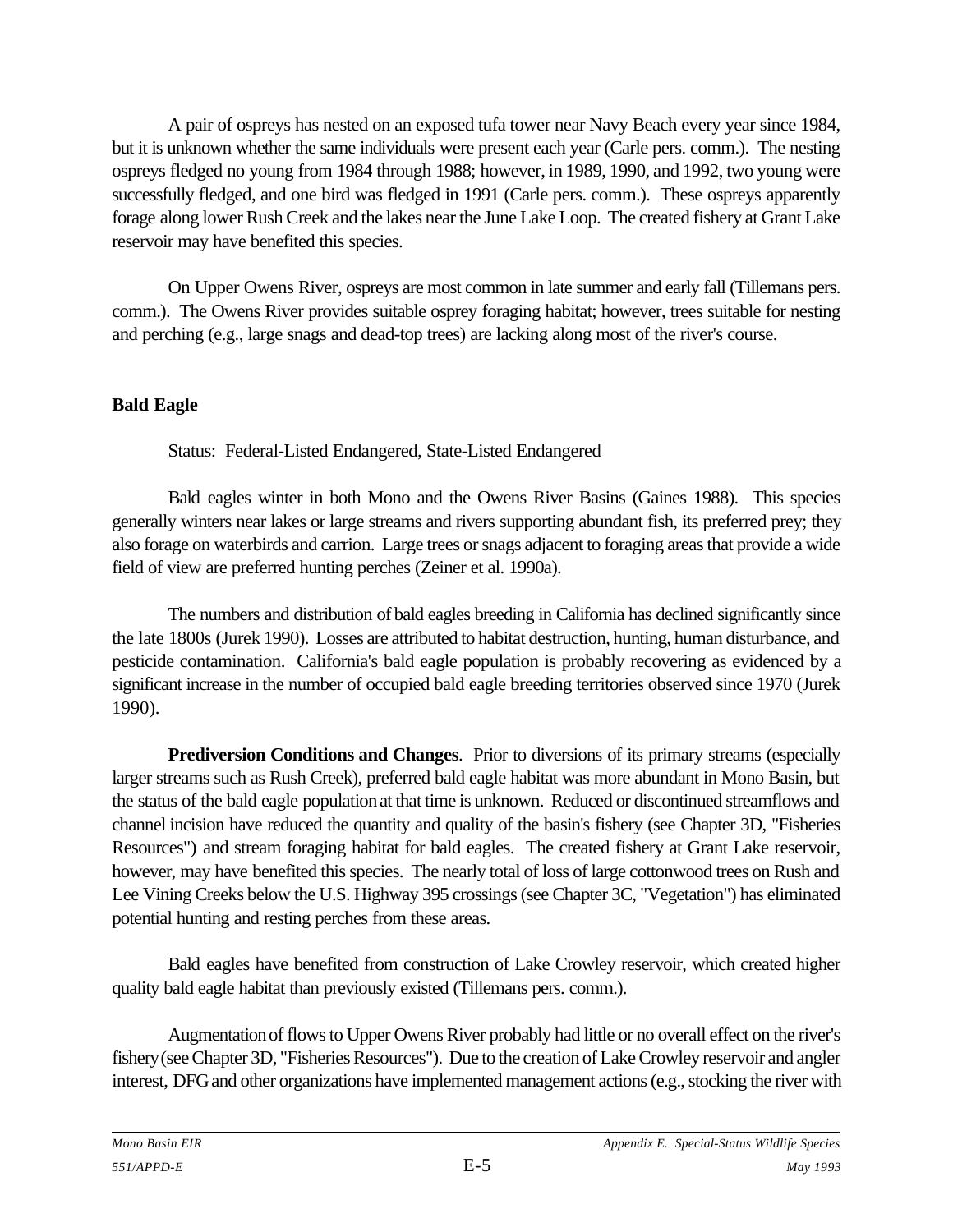fish) that has enhanced the Owens River fishery; therefore, the quality of bald eagle foraging habitat below East Portal has probably increased.

**Status at Point of Reference**. Bald eagles are locally uncommon to common winter residents and transients in both Mono and Owens River Basins (Gaines 1988).

Gaines and Mandelbaum (pers. comms.) observed up to five individual bald eagles in the winter of 1984-1985 roosting and foraging for fish on lower Rush Creek. Bald eagles also forage at Grant Lake reservoir and other freshwater lakes in the basin that support a sufficient fishery (Gaines 1988). Bald eagles may be present in Mono Basin from November through April (Hart and Gaines 1983); they probably leave in years sufficiently cold to freeze lakes and streams, which eliminates access to a favored food source (Gaines and Mandelbaum pers. comm.).

Bald eagles also winter in Upper Owens River valley. Five bald eagles were observed on Upper Owens River in the winter of 1990 and one in 1991 (Tillemans pers. comm.). Eighteen bald eagles were counted in the winter of 1978, 17 in the spring of 1987, and six in the winter of 1991 at Lake Crowley Reservoir (Gaines 1988, Tillemans pers. comm.).

### **Northern Harrier**

Status: DFG Species of Special Concern

Northern harriers occur as a residents, winter residents, and migrants throughout much of the state (Zeiner et al. 1990a). Northern harriers prefer to construct nests on the ground near the edges of marshes or in grasslands; they forage in open habitats and feed primarily on small mammals, birds, reptiles, and amphibians (Zeiner et al. 1990a).

Resident breeding populations have declined throughout most of the state since at least the early 1940s. Conversion of wetland and grassland habitats for agriculture and urban development is thought to be the primary cause for statewide population declines (Remsen 1978).

**Prediversion Conditions and Changes**. The number of harriers breeding in Mono Basin today is thought to have substantially declined since the LADWP diversions (Remsen 1978). Gaines (1988) attributes population declines to loss of grasslands caused by over-grazing, water diversions, and reservoir and recreational development.

Augmentation of Owens River flows has probably not affected northern harrier population densities or distribution because the vegetation is similar to prediversion conditions (Chapter 3C, "Vegetation").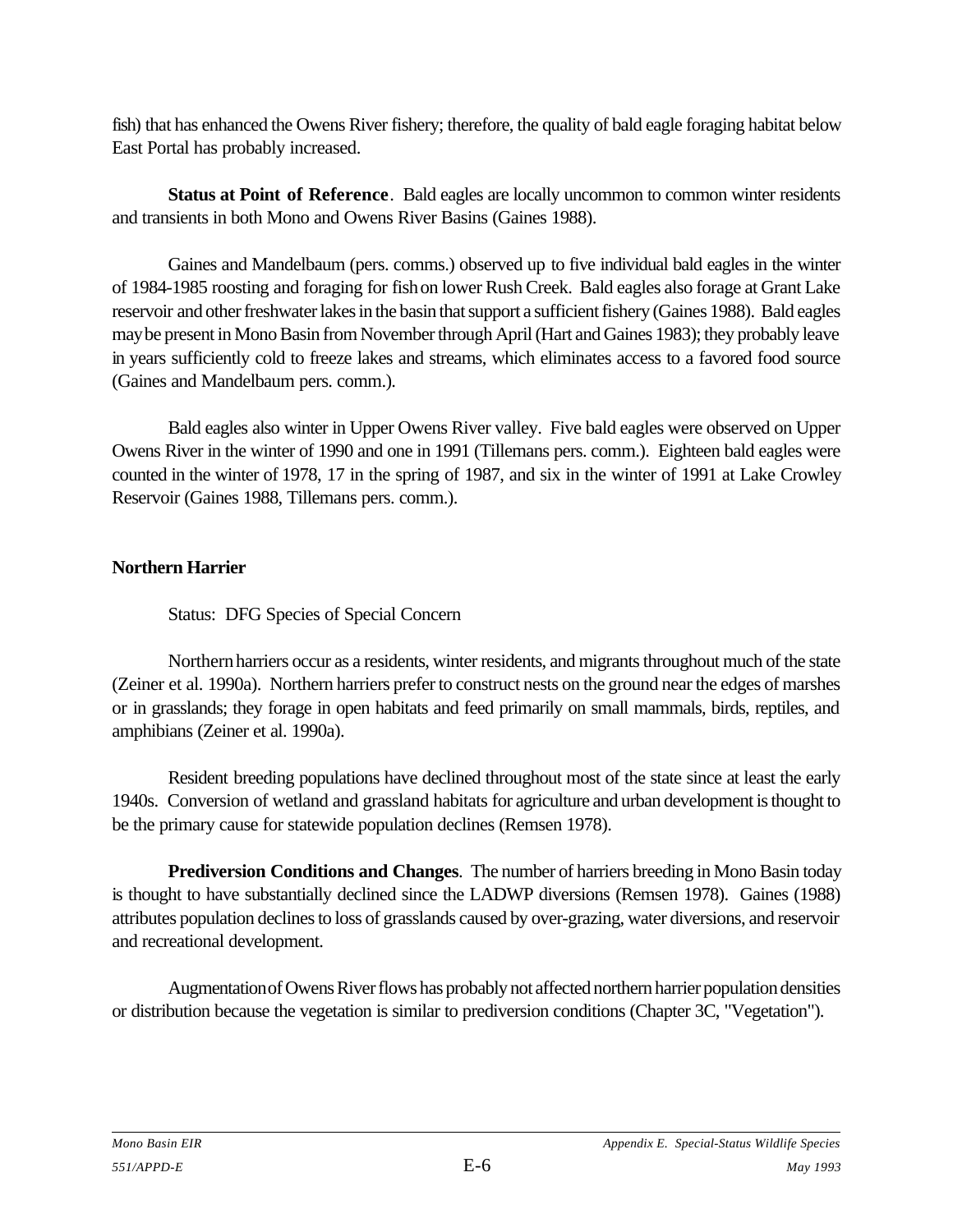**Status at Point of Reference**. A small population of northern harriers nests in Mono Basin (Remsen 1978). Northern harriers occur in the project areas as uncommon summer residents and common winter residents and fall migrants (Gaines 1988). Suitable nesting habitat exists in the extensive marshlands and meadows around the lakeshore. However, the highly saline and saturated soils associated with these habitats make them unattractive to small mammals (Harris pers. comm.), and they are relatively unproductive foraging areas for harriers and other raptors.

Northern harriers are known to nest along Upper Owens River (Gaines 1988). Suitable nesting and foraging habitat for this species is present, and harriers were observed on numerous occasions during 1991 surveys.

### **Sharp-Shinned Hawk**

Status: DFG Species of Special Concern

The sharp-shined hawk occurs as a migrant or winter resident throughout most of California (Zeiner et al. 1990a). Its breeding distribution is poorly documented, and few nesting records exist for the east slope of the Sierra Nevada (Gaines 1988). This species prefers to breed in coniferous or deciduous woodland habitats. Sharp-shinned hawks prey primarily on small birds and forage in wooded or scrub habitats and adjacent open areas (Zeiner et al. 1990a).

The status of the breeding population is unknown but is thought to have declined statewide and has probably been extirpated in some regions (Remsen 1978).

**Prediversion Conditions and Changes**. Change in population status or distribution of this species is unknown; however, reduction of riparian forest habitats in Mono Basin have resulted in the loss of about 200 acres of potential nesting and foraging habitat (Appendix D).

Augmentation of Owens River flows has probably not affected the sharp-shinned hawk's population or distribution because vegetation is similar to prediversion conditions (Chapter 3C, "Vegetation").

**Status at Point of Reference**. Sharp-shinned hawks are uncommon to rare and may be present year around in Mono and Upper Owens River Basins (Airola et al. 1980, Gaines 1988).

Sharp-shinned hawk nesting has not been documented in Mono Basin; however, year-long observations of this species indicate some breeding probably occurs (Gaines 1988). Approximately 85 acres of conifer-broadleaf forest, cottonwood-willow woodland, and aspen woodland located primarily along Lee Vining and Rush Creeks upstream from U.S. Highway 395, is potential nesting and foraging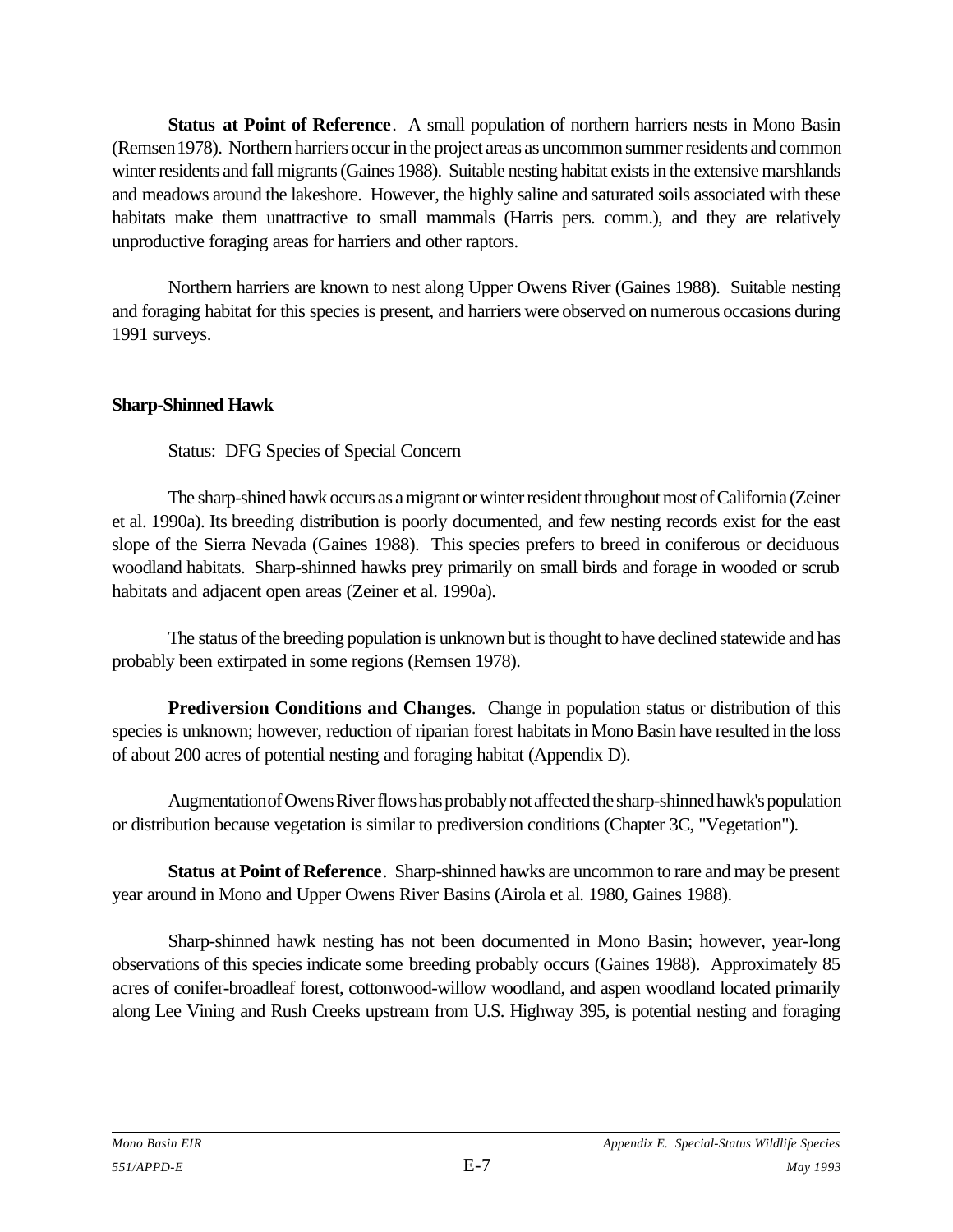habitat for this species (Appendix D). Riparian willow and mixed scrub habitats and conifer forests in Mono Basin are also potential foraging habitat.

Preferred nesting habitat is absent from Upper Owens River, but willow thickets adjacent to the river channel are potential foraging habitat for this species.

### **Cooper's Hawk**

Status: DFG Species of Special Concern

Cooper's hawks occur throughout most of California. This species prefers to nest in secondgrowth conifers or broadleaved evergreen forests (Zeiner et al. 1990a). Riparian aspen groves are currently the most important Cooper's hawk breeding habitats in Mono Basin (Shuford pers. comm.). Cooper's hawks forage in broken woodlands and adjacent habitats, and prey primarily on small birds (Zeiner et al. 1990a).

As a breeding species, the Cooper's hawk has declined throughout California and loss of riparian habitats, human disturbance at nest sites, and perhaps pesticide contamination may have contributed to its decline (Remsen 1978).

**Prediversion Conditions and Changes**. Reduction of riparian forests on Lee Vining and Rush Creeks has resulted in the loss of about 200 acres of potential nesting and foraging habitat in coniferbroadleaf forests, cottonwood-willow woodlands, and aspen woodlands (Appendix D). Cooper's hawks historically nested along lower Rush Creek and are thought to have been extirpated as a nesting species from this area (Gaines and Mandelbaum pers. comms.).

Augmentation of Owens River flows has probably not affected Cooper's hawk population density or distribution because vegetation is similar to prediversion conditions.

**Status at Point of Reference**. Cooper's hawks are year-long residents in Mono and Upper Owens River Basins (Zeiner et al. 1990a), and nesting Cooper's hawks have been documented in Mono Basin (Gaines 1988). Approximately 25 acres of potential nesting habitat occurs within the project area. One Cooper's hawk was observed foraging near Black Point during the Jones & Stokes Associates 1991 field surveys, but its nesting status was not determined.

Suitable nesting habitat for this species is absent from Upper Owens River project area.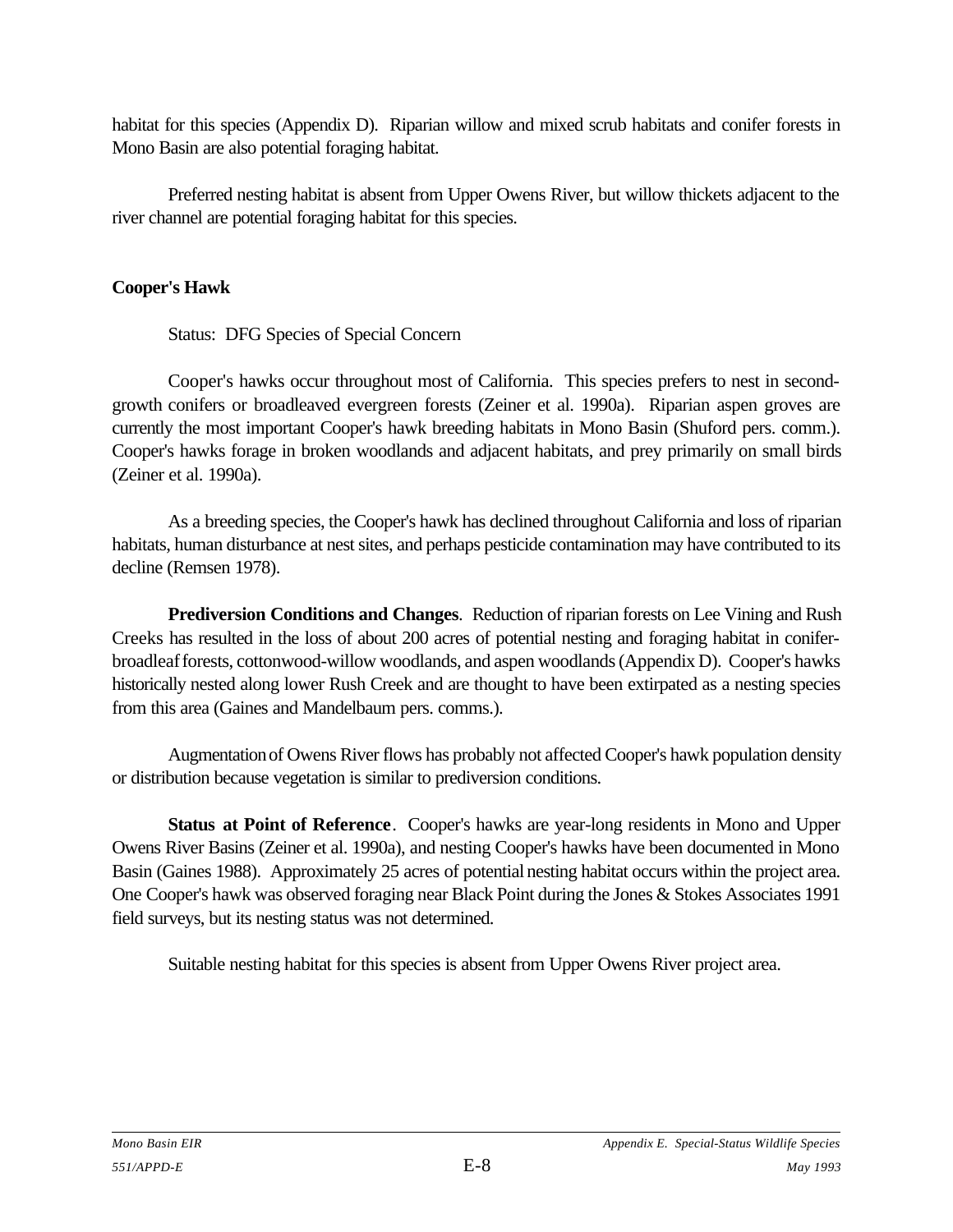#### **Northern Goshawk**

Status: Federal Category 2, DFG Species of Special Concern

Goshawks occur as a breeding and wintering species along the east slope of the Sierra Nevada from Plumas County south to northern Inyo County (Zeiner et al. 1990a). This species is most closely associated with mature conifer forests and prefers to select nest trees in the densest portions of stands located near water (Zeiner et al. 1990a). On the Inyo National Forest, northern goshawks primarily breed in Jeffrey and lodgepole pine forests. Gaines (1988), however, mentioned aspen groves as potential nesting habitat in Mono Basin, and in Great Basin regions of Nevada preferred nest sites are located in dense, mature aspen stands (Herron et al. 1985). Goshawks generally forage in wooded habitats and prey primarily on small mammals and birds (Zeiner et al. 1990a), but they also forage in open, sagebrush scrub in winter (Gaines 1988).

**Prediversion Conditions and Changes.** Goshawk populations have probably not been significantly affected by water diversions from Mono Basin or augmentation of Upper Owens River since the acreage of aspen habitats in these areas remains almost unchanged from the prediversion period (Chapter 3C, "Vegetation").

**Status at Point of Reference**. Goshawks are year-long residents and are known to breed in Mono and Upper Owens River Basins (Gaines 1988, Airola ed. 1980). Fragmented forests within the project area appear to be marginal nesting habitat for this species. However, riparian woodlands and shrublands provide potential foraging and roosting habitat for wintering and migrant goshawks.

#### **Swainson's Hawk**

### Status: State-Listed Threatened

Swainson's hawks are uncommon summer residents and migrants in California where they typically nest in isolated large trees or shrubs within open habitats (Sharp 1986). This species forages in open grasslands, fields, and pastures and preys primarily on small mammals, birds, large insects, reptiles, and amphibians (Zeiner et al. 1990a).

Breeding populations have declined significantly throughout the state and this species has been extirpated from some regions (Sharp 1986). Conversion of grasslands and pasturelands to croplands is thought to be a major factor in the decline of this species, but other possible factors include human disturbance at nest sites, pesticide contamination, and loss of South American wintering habitat (Remsen 1978).

**Prediversion Conditions and Changes**. The change in Swainson's hawk populations from prediversion conditions in both Mono and Upper Owens River Basins is unknown. Population declines documented in other portions of the state indicate, however, that populations also may have declined in the project areas (Remsen 1978).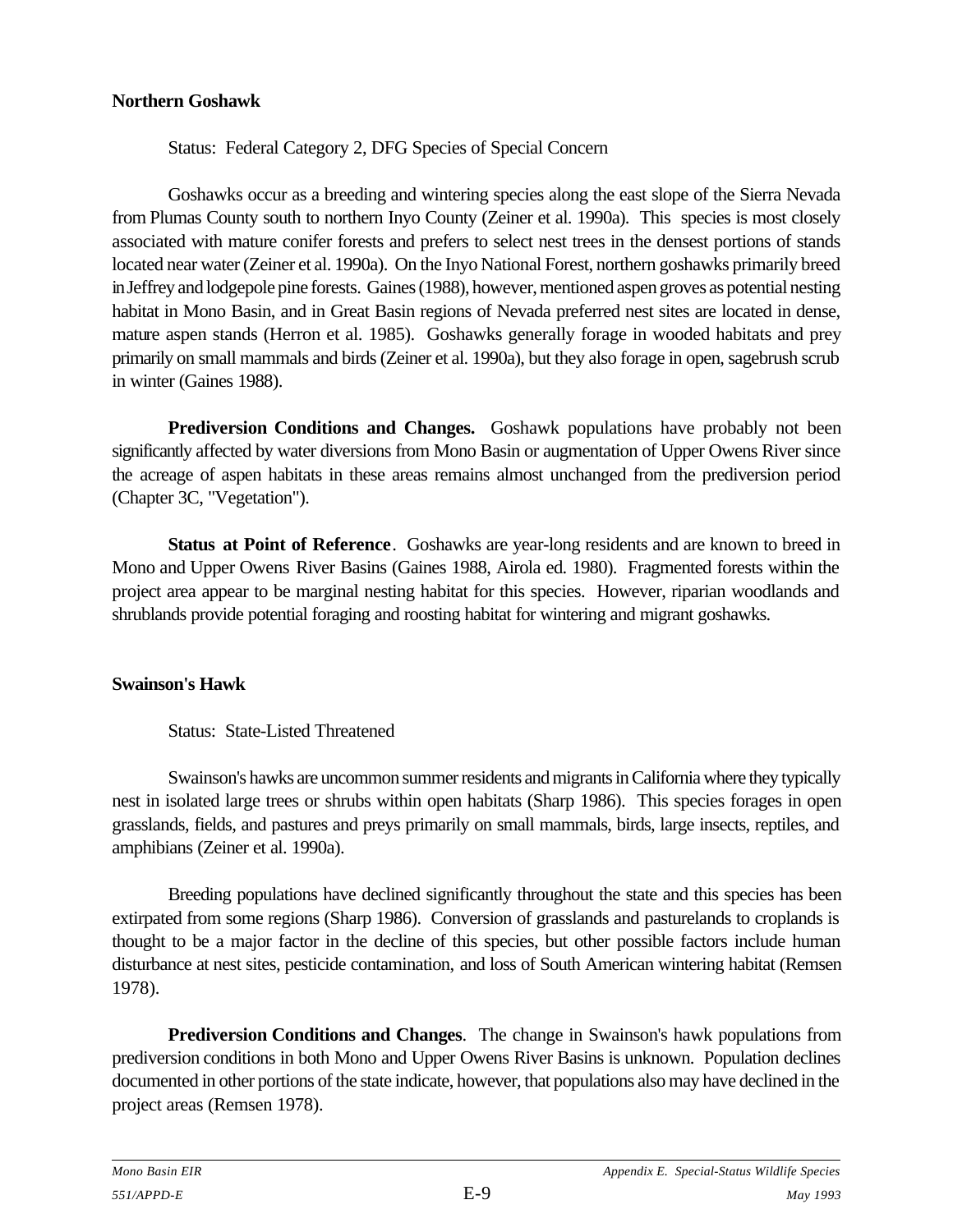**Status at Point of Reference**. Hart and Gaines (1983) listed the Swainson's hawk as a very rare breeding species in Mono Basin. During the Jones & Stokes 1991 field surveys Swainson's hawks were not observed in the Mono or Upper Owens River Basins. One Swainson's hawk, however, was observed in June 1991 north of Mono Lake at Bridgeport, California.

Gaines (1988) reported that one to two pairs of Swainson's hawks nested along the Owens River. In recent years six to eight pairs of Swainson's hawks have been reported nesting in cottonwood trees or tall willow shrubs in the Upper Owens River Basin (Tillemans pers. comm.).

### **Golden Eagle**

Status: DFG Species of Special Concern

The golden eagle occurs throughout most of California as a resident, migrant, or wintering species (Zeiner et al. 1990a). Golden eagles forage over open terrain and feed primarily on rabbits and rodents (Zeiner et al. 1990a); they have also been reported foraging on nesting gulls at Mono Lake (Jehl pers. comm.). This species nests on cliff faces with suitable ledges or in large trees in open areas (Zeiner et al. 1990a).

**Prediversion Conditions and Changes**. Golden eagle populations probably have not been significantly affected by water diversions from Mono Basin or augmentation of Upper Owens River. Areas with permanently saturated soils do not support small mammals (Harris pers. comm.); therefore, within Mono Basin, prey populations may have increased on meadows that became drier due to dewatering. However, reduction of riparian forests on Lee Vining and Rush Creeks has resulted in the loss of potential nest and roost sites for this species. Jehl (pers. comm.) surmised that the increase in Mono Lake's gull colony may have benefited this species.

**Status at Point of Reference**. Golden eagles are permanent residents in Mono and Upper Owens River Basins (Zeiner et al. 1990a). They have been recorded nesting in Mono Basin (Hart and Gaines 1983), and a pair is known to nest in the Rush Creek bottomlands (Banta pers. comm.). A pair of eagles was observed at the mouth of Lee Vining Creek during the Jones & Stokes Associates 1991 field surveys, but the pair's nesting status was not determined.

### **Peregrine Falcon**

Status: Federal-Listed Endangered, State-Listed Endangered

Peregrine falcon populations declined throughout their range in the lower 48 states, primarily due to pesticide contamination (King 1981). During the past two decades, however, restrictions on pesticides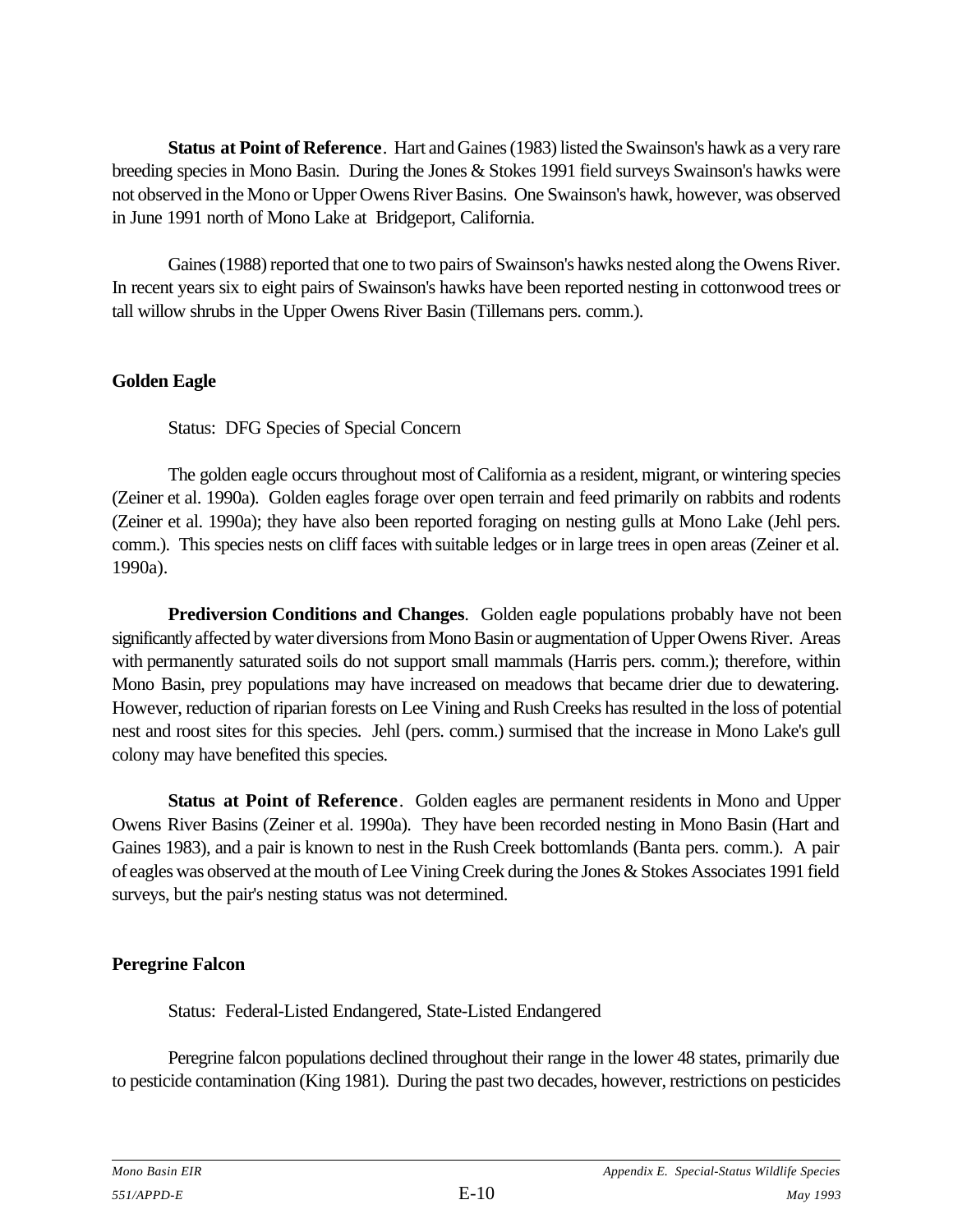and captive breeding programs have allowed peregrine falcon populations to recover in some portions of the United States (Johnsgard 1990).

Peregrines prey primarily on birds and prefer to nest and forage near wetlands, lakes, and rivers (Zeiner et al. 1990a).

**Prediversion Conditions and Changes**. Peregrine falcons formerly nested near the mouth of Lundy Canyon in Mono Basin (Gaines 1988), and circumstantial evidence indicated that a pair probably nested on Negit Island in 1916 (Dixon 1916). Evidence from feeding sites indicate the pair fed heavily on eared grebes (Grinnell and Storer 1924).

Peregrine falcon populations were unaffected by contamination from chlorinated hydrocarbon pesticides, such as DDT, at the time diversions were initiated (Gaines 1988). Due to their dramatic rangewide declines by the 1960s, however, falcons were probably more common in the Mono and Owens River Basins prior to the diversions than today.

Redistribution of water in both basins has changed the number and distribution of waterbirds, the peregrine falcon's primary prey species. The effects of this change on their prey availability cannot be determined due to historical and current rarity of this species in the project area.

**Status at Point of Reference**. The peregrine falcon is rare in Mono Basin and occurs as a summer resident or migrant (Gaines 1988). Peregrine falcons were observed along Rush Creek in August and October 1984 (Gaines and Mandelbaum pers. comms.). Jehl (pers. comm.) observes this species approximately once every 2 years and feels their frequency in Mono Basin has probably increased during the past 5 years.

The status of wild peregrine falcons in the Owens River Basin is probably similar to Mono Basin; however, approximately 10 peregrine falcons have been successfully reintroduced at Lake Crowley reservoir, and these birds have fledged 15-20 "hacked" young over the last 3 years (Tillemans pers. comm.). Although nesting is suspected in the Owens River gorge and possibly above Grant Lake reservoir on Rush Creek, no confirmed eyries have been found at either location (Tillemans pers. comm.).

### **Prairie Falcon**

### Status: DFG Species of Special Concern

In California, the prairie falcon occurs as an uncommon resident and migrant species closely associated with open habitats (Zeiner et al. 1990a). This species nests on cliff ledges and preys primarily on small mammals (Zeiner et al. 1990a).

Reproductive success of prairie falcons nesting on the periphery of the Central Valley was found to be extremely low during surveys conducted from 1969 to 1972 (Remsen 1978). The cause of poor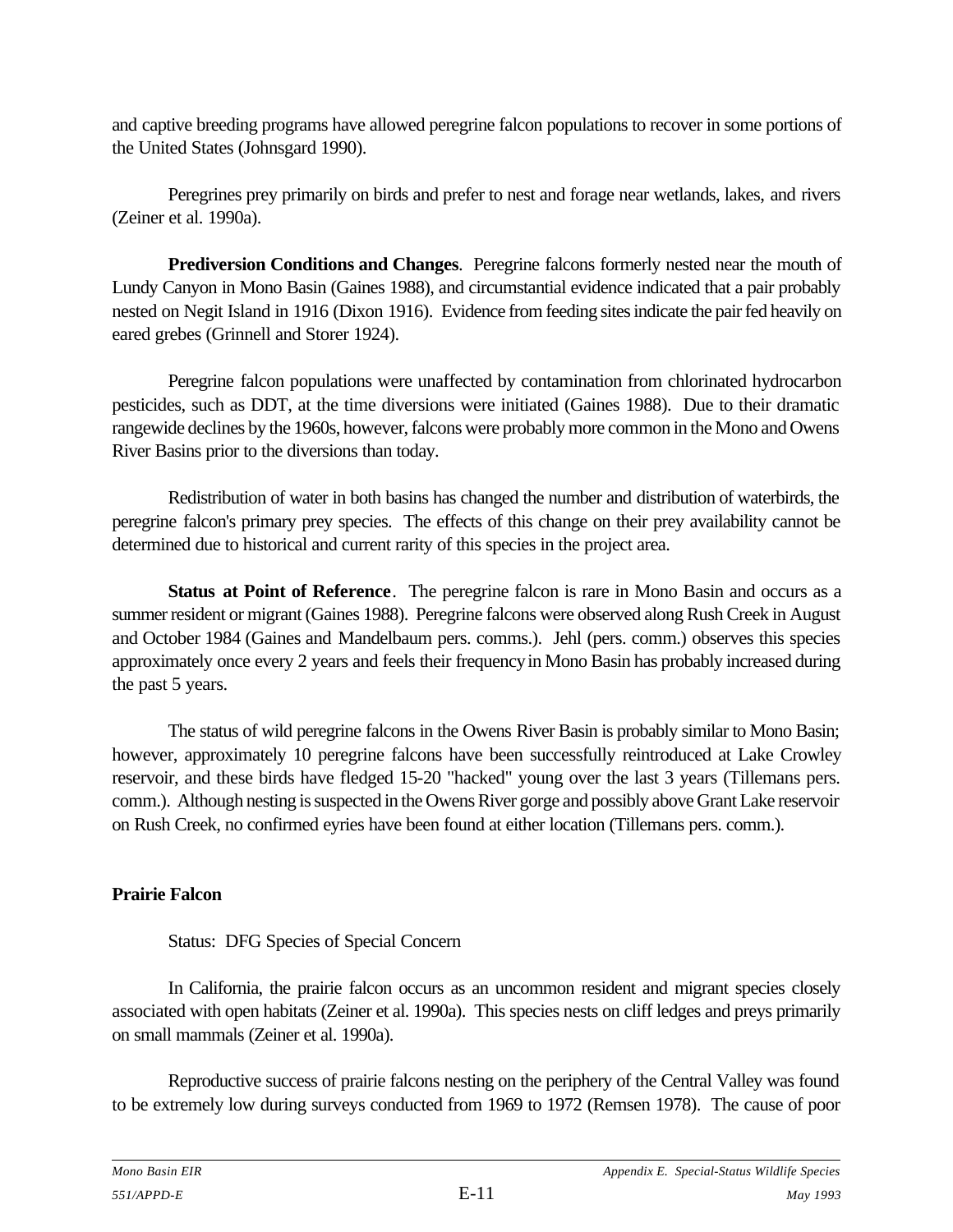reproduction is unknown, but pesticide contamination, human disturbance at nest sites, shooting, and collection of young birds by falconers are cited as possibilities (Remsen 1978).

**Prediversion Conditions and Changes.** Prairie falcons probably have not been significantly affected by the LADWP diversions. Nesting sites for this species (ledges on cliff faces) were unaffected by the diversions and, because prairie falcons forage in many habitat types, it is unlikely that dewatering of Mono Basin or augmentation of flows to Upper Owens River would have reduced the area of available foraging habitat.

**Status at Point of Reference**. Prairie falcons occur as uncommon residents and migrants in Mono Basin and Upper Owens River (Gaines 1988, Tillemans pers. comm.). East of the Sierra Nevada, prairie falcons forage in meadow and upland scrub habitats and along the edges of Mono Lake and other small lakes and ponds (Gaines 1988).

### **Sage Grouse**

Status: DFG Species of Special Concern

Sage grouse are uncommon residents of Great Basin scrub and meadow habitats east of the Cascade Range and the Sierra Nevada (Zeiner et al. 1990a). Sage grouse require sagebrush for cover and in winter forage almost exclusively on sagebrush (Autenrieth et al. 1982). In other seasons, sage grouse prefer to forage on meadows for forbs and insects (Zeiner et al. 1990a).

Sage grouse populations have declined throughout their range in California. Major factors attributed to population declines include eradication of sagebrush to increase livestock forage, and overgrazing and subsequent deterioration of meadows. Over-hunting and hunting on leks (breeding display sites) in the early part of the century may have contributed to population declines. Human disturbance at active leks can also cause reduced reproductive success (Remsen 1978).

**Prediversion Conditions and Changes**. Sage grouse were common to abundant in Mono Basin in the 19th century and have since been extirpated from most of the basin (Gaines 1988).

The prediversion status of sage grouse on Upper Owens River is unknown; however, trends throughout the western United States indicate populations probably have declined since the early part of this century (Johnsgard 1973).

**Status at Point of Reference.** Sage grouse are considered to be a rare breeding species within Mono Basin (Hart and Gaines 1983). One sage grouse was observed in Great Basin scrub habitat on the Cain Ranch during 1991 wildlife surveys.

Sage grouse occur along the length of Upper Owens River and several leks are located near the river's course (Tillemans pers. comm.). Meadows adjacent to the Owens River would provide forage for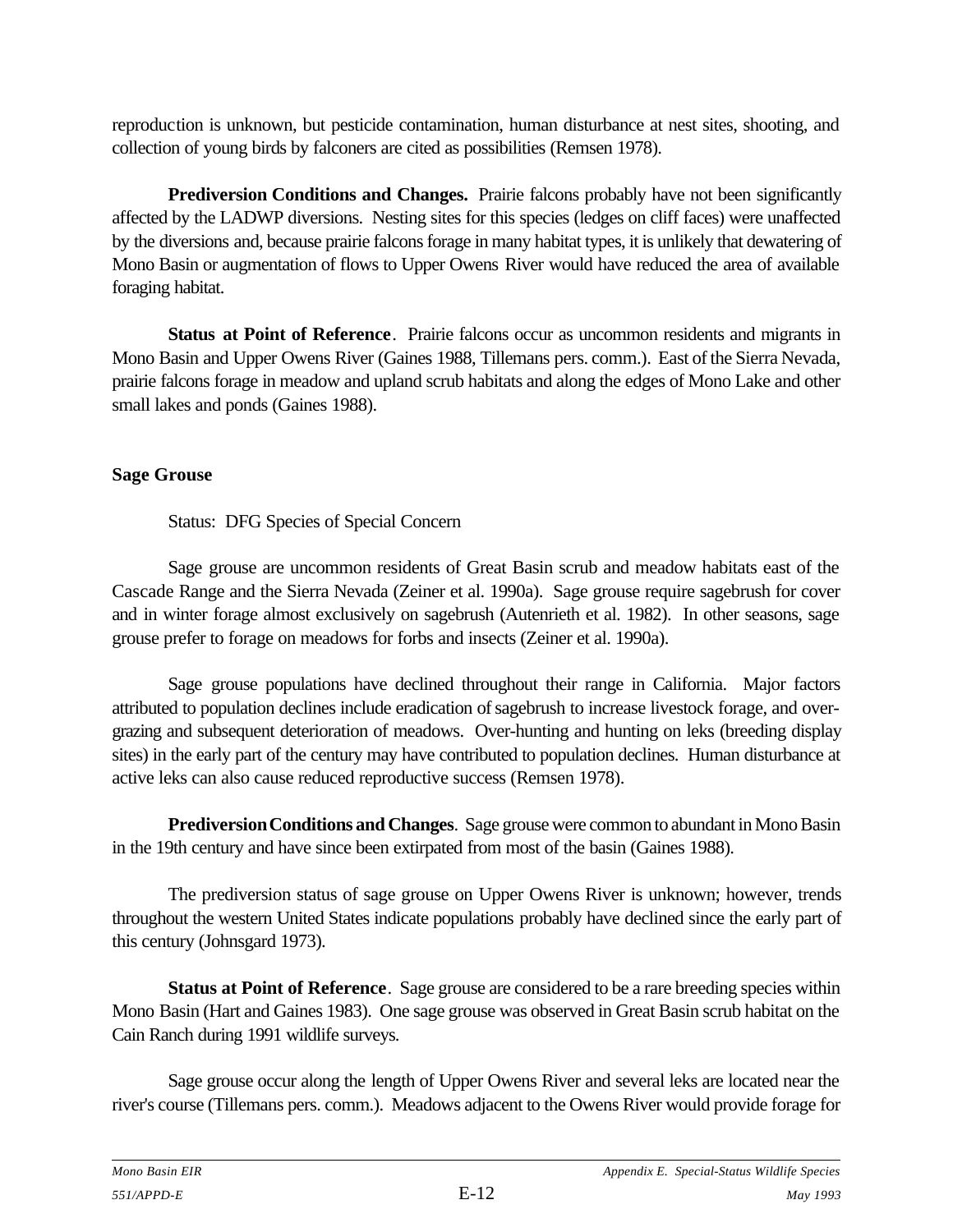this species in late summer and early fall when forbs become an important dietary component (Johnsgard 1973).

## **Mountain Quail**

Status: Federal Category 2

Mountain quail are common to uncommon residents of montane habitats throughout California (Zeiner et al. 1990a). This species inhabits mountainous terrain supporting dense stands of brush and migrates downslope from high elevation areas prior to the first winter snowfalls.

**Prediversion Conditions and Changes**. The prediversion status of the mountain quail is unknown. Because mountain quail typically occupy dense stands of upland scrub species, this species has probably been largely unaffected by stream diversions in Mono Basin or augmentations to Owens River flows.

**Status at Point of Reference**. Mountain quail are an uncommon summer resident at higher elevations and a rare winter resident at lower elevations in Mono Basin (Gaines 1988). No mountain quail were observed in Mono Basin during the 1991 surveys. Breeding mountain quail in other parts of the Great Basin, however, are restricted to scrub habitats within walking distances of water (Shuford pers. comm.).

Mountain quail probably make little or no use of Upper Owens River because typical habitats frequented by this species are not present there.

### **Yellow Rail**

Status: DFG Species of Special Concern

Historically, yellow rails wintered at wetlands along the California coast but the state's only confirmed nesting was at a few locations in Mono County (Grinnell and Miller 1944). Their preferred breeding habitat is in freshwater marshes with low, sparse, emergent vegetation (Cogswell 1977).

**Prediversion Conditions and Changes**. Breeding rails were reported nesting in freshwater wetlands in Long Valley in the early part of this century (Grinnell and Miller 1944). Several yellow rail nests were found near Bridgeport Lake Reservoir, located north of Mono Basin, in the 1930s (Gaines 1988).

Yellow rail populations have declined or the species may have been extirpated from Long Valley since the diversions began (Remsen 1978). The primary reason for these losses, however, is thought to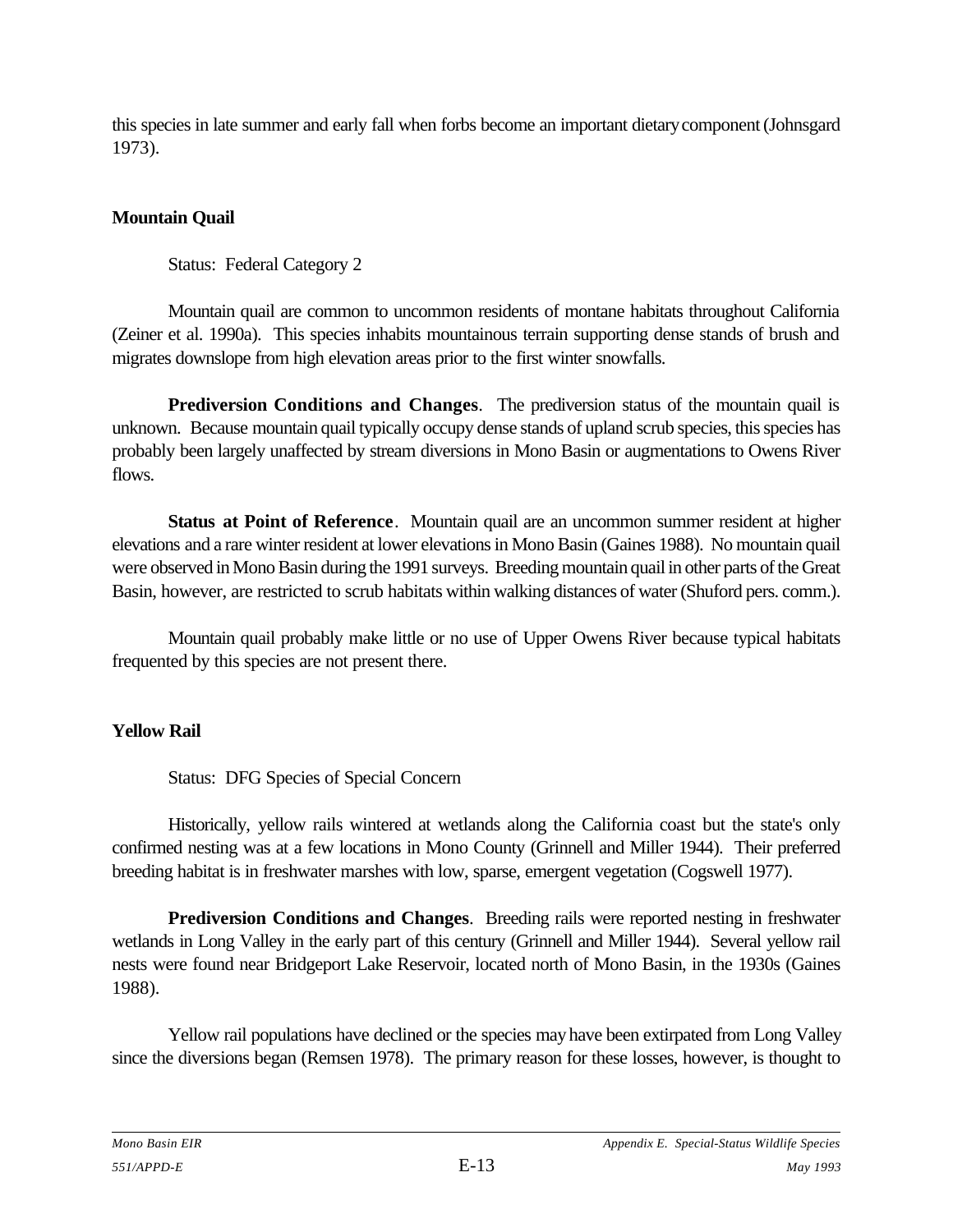be the degradation of freshwater wetlands caused by grazing although loss of nesting habitat occurred when Lake Crowley reservoir was filled (Remsen 1978).

**Status at Point of Reference**. Yellow rails are currently considered to be extremely rare transients in Mono Basin and Upper Owens River (Gaines 1988). Surveys conducted in the 1970s failed to locate this species in Long Valley (Remsen 1978); however, Gaines (1988) reported one observation of a yellow rail in a wet meadow at the Mono Lake county park in July 1985. Stream diversions, reductions in spring flows, and grazing reduced the availability of yellow rail habitat in Mono Basin (Gaines and Shuford pers. comms.).

### **Black Tern**

Status: Federal Category 2

Black terns occur at freshwater emergent wetlands during spring and summer in the Central Valley and northeastern plateau area of California. Black terns were formerly common within their range, but numbers in California have been declining primarily due to loss or degradation of wetland habitats (Zeiner et al. 1990a).

**Prediversion Conditions and Changes**. Prediversion status of black terns is unknown, although Grinnell and Miller (1944) report observations of this species at Mono Lake in the early 1920s.

**Status at Point of Reference**. Small numbers of migratory black terns regularly visit Mono Basin (Gaines 1988). Gaines (1988) reported a peak count of 12 birds at Mono Lake in 1976.

The status of black terns on the Owens River Valley is probably similar to Mono Basin. This species has been observed at Lake Crowley reservoir (Gaines 1988). However, because suitable habitat is not present, it is unlikely the species would occur on Upper Owens River.

Because black terns do not nest in the project areas and occur only as migrants through Mono and Upper Owens River Basins (Gaines 1988), it is unlikely the status of this species has been affected by diversions.

### **Long-Eared Owl**

Status: DFG Species of Special Concern

Long-eared owls occur in California as uncommon residents or winter visitors. They require riparian forests or thickets for nesting and roosting and prefer to forage in open habitats where they prey primarily on small rodents and occasionally birds (Zeiner et al. 1990a). Although riparian thickets adjoining meadow foraging grounds are this species' primary nesting habitats in California, long-eared owls also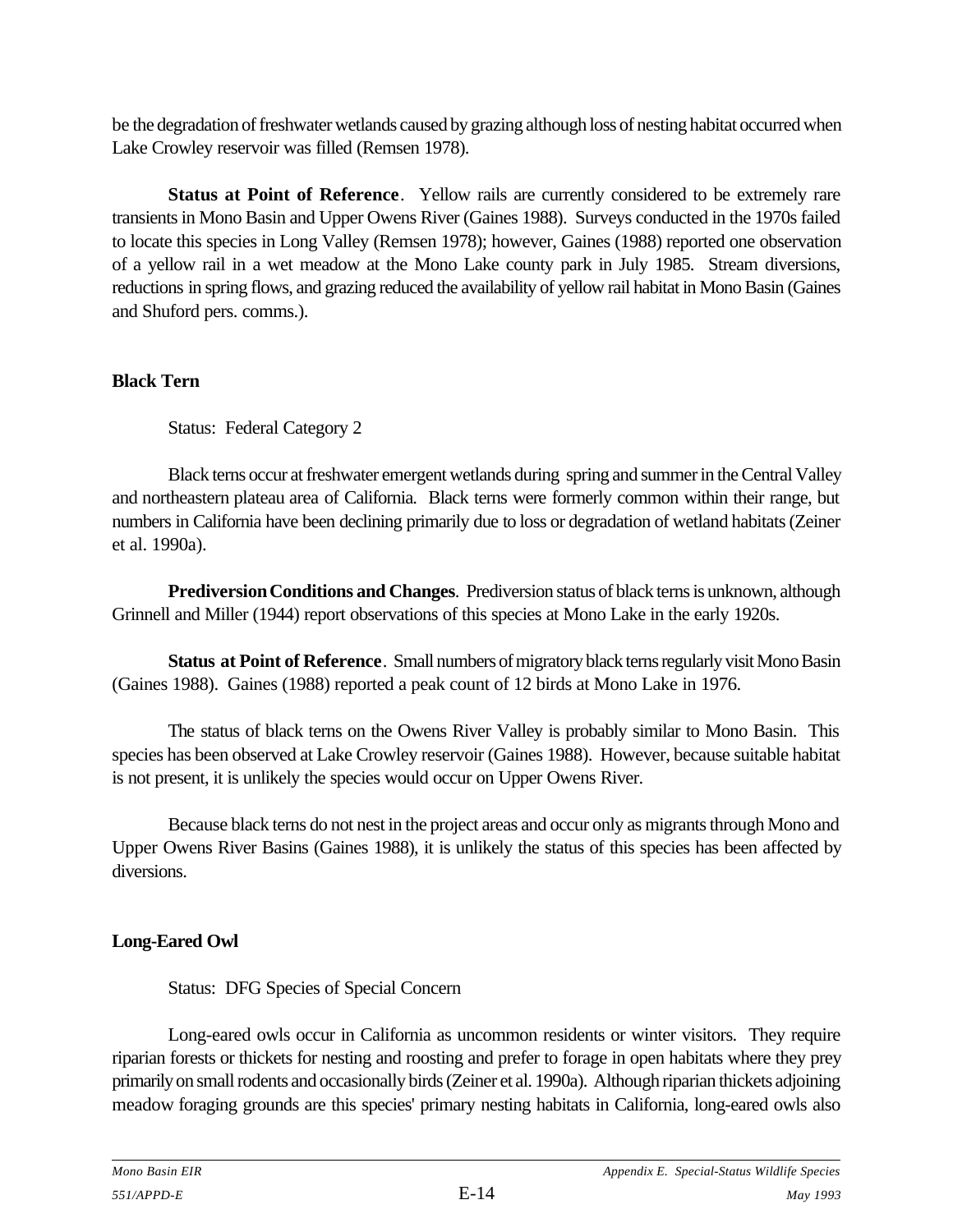breed in conifer and broadleaved evergreen forests. Productive foraging areas with suitable nest sites nearby are probably their key elements of habitat selection (Shuford pers. comm.).

Population declines were noted in the 1940s, and the owl may have been extirpated from some portions of its historic range (Remsen 1978). The cause for this species' decline is not fully understood, although loss of low elevation riparian habitats throughout the state may be a major factor (Remsen 1978).

**Prediversion Conditions and Changes**. Long-eared owls are considered uncommon east of the Sierra Nevada; however, their numbers may have been higher in the early part of this century. In Mono Basin, seven pairs were reported to have bred along Walker Creek in 1916 (Grinnell and Storer 1924). Gaines (1988) cites water diversions and conversion of woodlands to pasture as possible causes for this species' current rarity on Walker Creek. Gaines and Mandelbaum (pers. comms.) considered the longeared owl to have been a rare nesting species on lower Rush Creek prior to diversion and as having been extirpated as a nesting species in this area by 1985. A total of about 200 acres of potential roosting and nesting habitat has been lost in Mono Basin since diversions began (Appendix D).

Prediversion habitat conditions on Upper Owens River for this species are similar to those observed today.

**Status at Point of Reference.** Long-eared owls are an uncommon breeding and rare wintering species on the east side of the Sierra Nevada (Gaines 1988). At Mono Lake, long-eared owls have nested in dense stands of buffaloberry near Simon's Spring (Gaines 1988). Approximately 85 acres of potential nesting and roosting habitat currently exist along diverted tributary streams.

Long-eared owls also occur on Upper Owens River and their status is probably similar to Mono Basin (Tillemans pers. comm.). Approximately 4 acres of riparian willow scrub provides potential nesting and roosting habitat for this species on Upper Owens River, which represents a loss of about 12 acres from the prediversion period.

### **Short-Eared Owl**

Status: DFG Species of Special Concern

In California, short-eared owls occur as uncommon residents or winter migrants in suitable grasslands and wetlands (Zeiner et al. 1990a). This species prefers to nest and roost in dense herbaceous vegetation and forages for small mammals, birds, reptiles, and other prey items in open habitats (Zeiner et al. 1990a).

Breeding populations of this species have declined throughout California and have been extirpated from some localities. The major factor attributed to declining nesting populations are conversion of wetland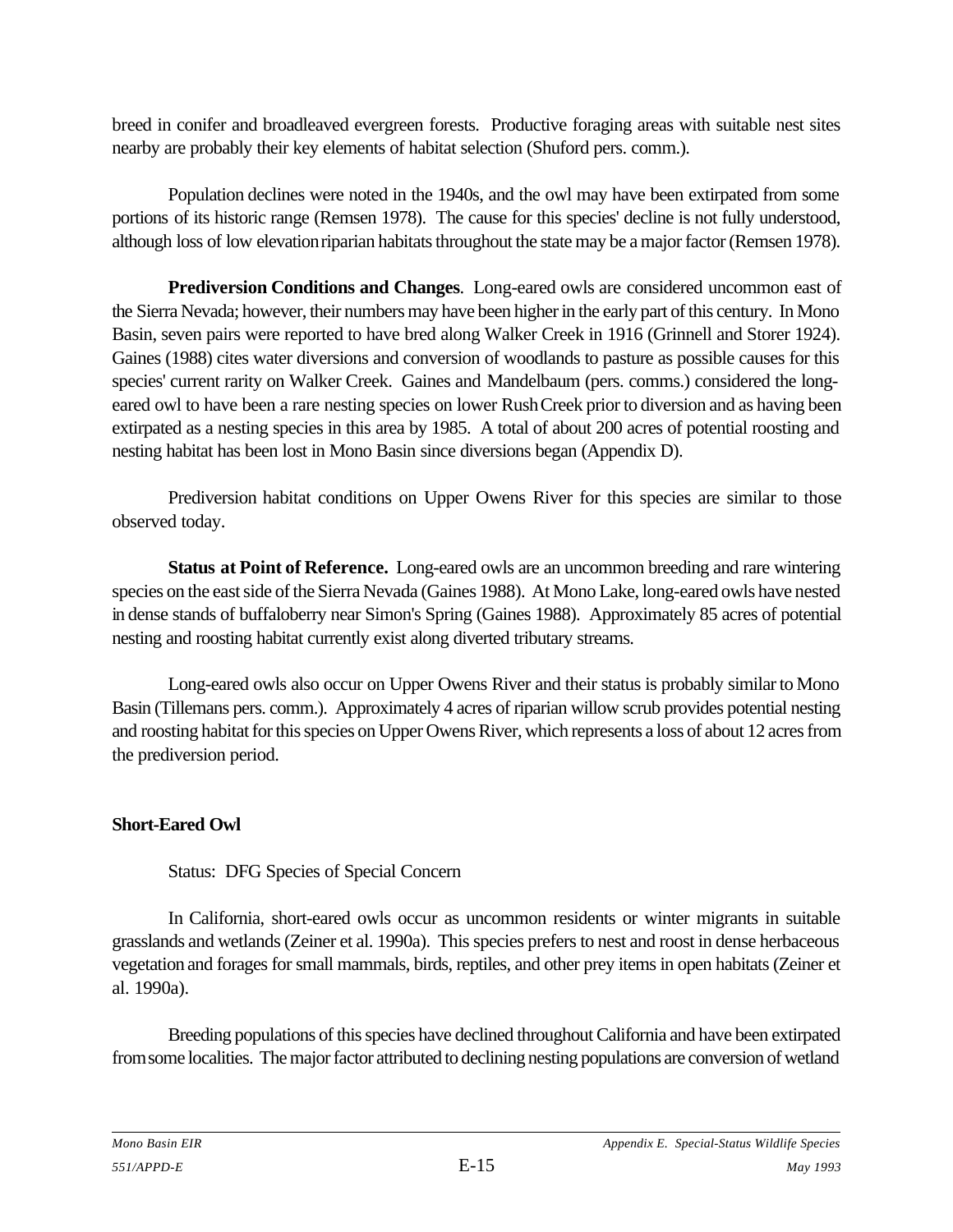and grassland habitats for agricultural uses and deterioration of these habitats due to over-grazing (Remsen 1978).

**Prediversion Conditions and Changes.** The prediversion status of this species is unknown; however, Grinnell and Miller (1944) report records of nesting in 1934 at June Lake in Mono Basin and in 1943 at Lake Crowley reservoir. Short-eared owls may have been extirpated as a breeding species on the east slope of the Sierra Nevada (Gaines 1988).

Populations of short-eared owls in Mono Basin are thought by some to have declined significantly (Gaines 1988, Remsen 1978). Potential short-eared owl roosting, nesting, and foraging habitat in Mono Basin (e.g., alkali meadows, dry meadows, wet meadows, and marshlands) has increased by about 4,500 acres since diversions began (Appendix D). The relatively low prey densities of these highly saline wetlands, however, probably reduces their attractiveness to short-eared owls and other raptors.

Short-eared owl populations on Upper Owens River probably have declined as indicated by general declines in this species' populations on the east side of the Sierra Nevada (Gaines 1988). Prediversion habitat conditions on Upper Owens River for this species are similar to those observed today.

**Status at Point of Reference**. Short-eared owls are considered a rare summer visitor and fall transient in Mono Basin and Upper Owens River (Gaines 1988). Gaines (1988) reported only four observations of short-eared owls in Mono Basin between 1976 and 1986. No short-eared owls were observed during 1991 surveys; however, approximately 5,000 acres of potential foraging, nesting, and roosting habitat currently occurs within the basin.

The status of short-eared owls on Upper Owens River is probably similar to Mono Basin (Tillemans pers. comm.). Short-eared owls were not observed during 1991 surveys; however, potential foraging, nesting, and roosting habitat for this species occurs in irrigated pastures of the Upper Owens River.

### **Willow Flycatcher**

Status: State-Listed Endangered, USFS Sensitive Species

Willow flycatchers nest and roost in dense willow thickets and forage over meadows or water bordering willows (Zeiner et al. 1990a). Their numbers and distribution have declined throughout most of California, and most summer resident populations now occur only in the Sierra Nevada (Harris et al. 1988). Population declines have been attributed to loss of willow habitat, brown-headed cowbird nest parasitism, and heavy grazing of willows (Remsen 1978, Harris et al. 1988, Sanders and Flett 1989).

**Prediversion Conditions and Changes**. Grinnell and Storer (1924) reported this species' occurrence in the vicinity of Mono Lake. Although prediversion status of willow flycatchers is unknown, willow flycatchers were probably more common in Mono Basin prior to the diversions (Gaines 1988).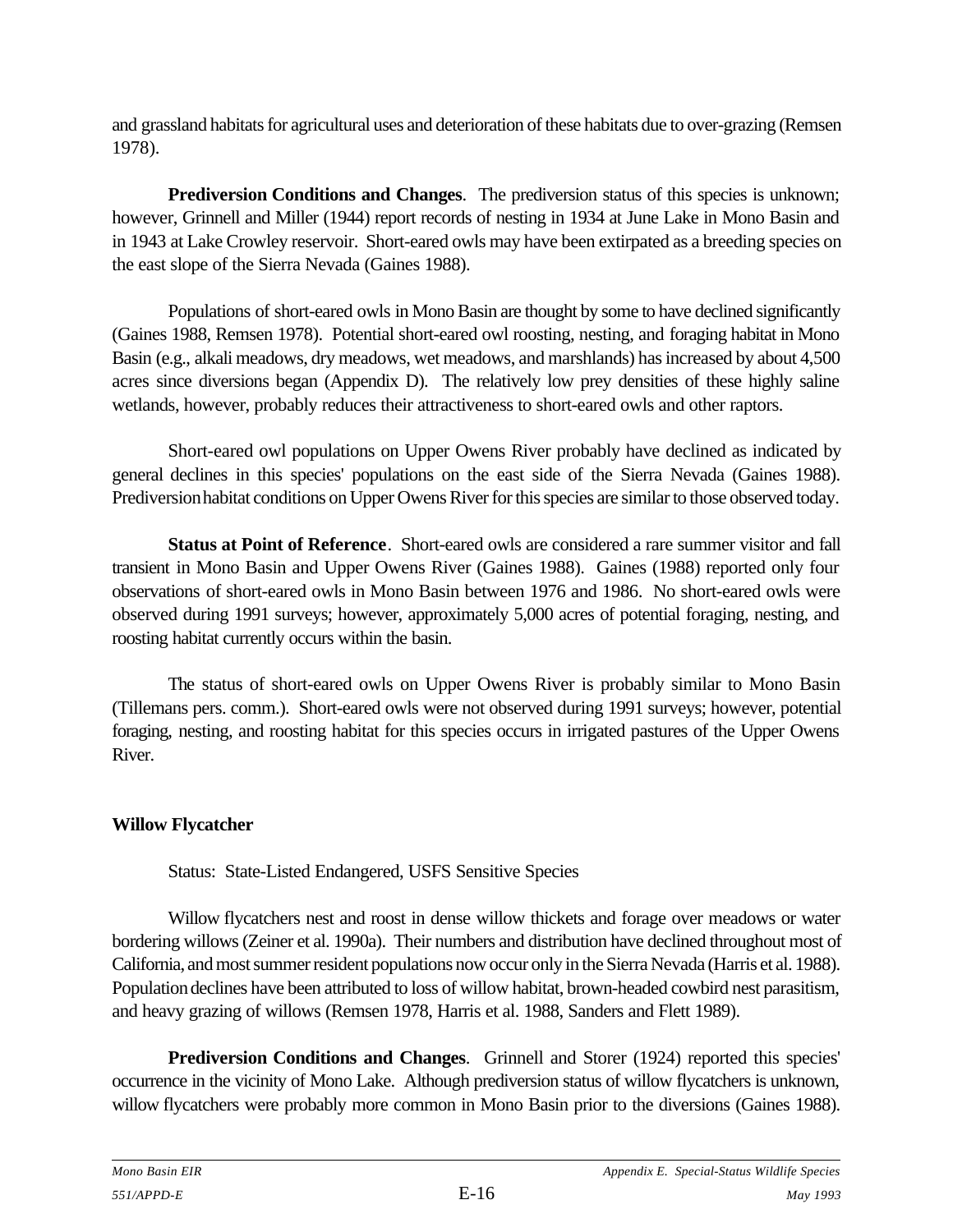Reduced or discontinued streamflows and spring flows, and channel incision caused by the diversions have reduced the quantity and quality of willow-meadow habitats associated with affected streams. Other factors, such as brown-headed cowbird nest parasitism and hedging of willows by livestock, may also have adversely affected willow flycatchers throughout their range in California (Sanders and Flett 1989). Approximately 92 acres of potential montane meadow habitat has been lost within the basin since diversions began.

The acreage and distribution of willows on Upper Owens River has changed little since augmentation of flows, and populations of willow flycatchers probably have not been affected by the project. However, hedging of willows by livestock and brown-headed cowbird nest parasitism may have reduced the quality of habitat for this species (Sanders and Flett 1989).

**Status at Point of Reference**. The willow flycatcher is a locally rare summer resident in Mono Basin and along Upper Owens River (Gaines 1988).

In Mono Basin, a territorial male was observed near the LADWP diversion on Lee Vining Creek in July 1986 (Natural Diversity Data Base 1991). Gaines and Mandelbaum (pers. comms.) reported in 1985 that willow flycatchers may have been extirpated as a breeding species on lower Rush Creek. One willow flycatcher was observed in riparian willow scrub habitat on upper Parker Creek during the Jones & Stokes field survey, but it was not present in subsequent surveys, suggesting that it did not breed in the area. Approximately 500 acres of potential willow flycatcher habitat occurs within Mono Basin project areas, but these are unoccupied by nesting birds.

Willow flycatchers have been reported to occur in suitable habitat on Upper Owens River (Tillemans pers. comm.), but none were observed during 1991 surveys of this area. Approximately 3.7 acres of potential willow flycatcher habitat was mapped on the Upper Owens River. Willows do not occur on Upper Owens River downstream from the Arcularius Ranch. Because willows on the Upper Owens River have declined by about 12 acres during the diversion period, less habitat is currently available for nesting willow flycatchers and most of the remaining acreage is in poor condition and probably would not support this species. In this area, willows occur as scattered clumps of mature or decadent plants that have been hedged by cattle. Even if this habitat acreage were restored, however, it is unlikely that willow flycatchers would breed there because the presence of livestock would continue to promote nest parasitism of this species by brown-headed cowbirds (Sanders pers. comm.).

### **Bank Swallow**

Status: State-Listed Threatened

Bank swallows occur as uncommon migrants and locally as uncommon summer residents in California (Zeiner et al. 1990a). Inland bank swallow populations nest in cavities excavated in vertical banks or cliffs adjacent to, and formed by, streamcourses (Zeiner et al. 1990a).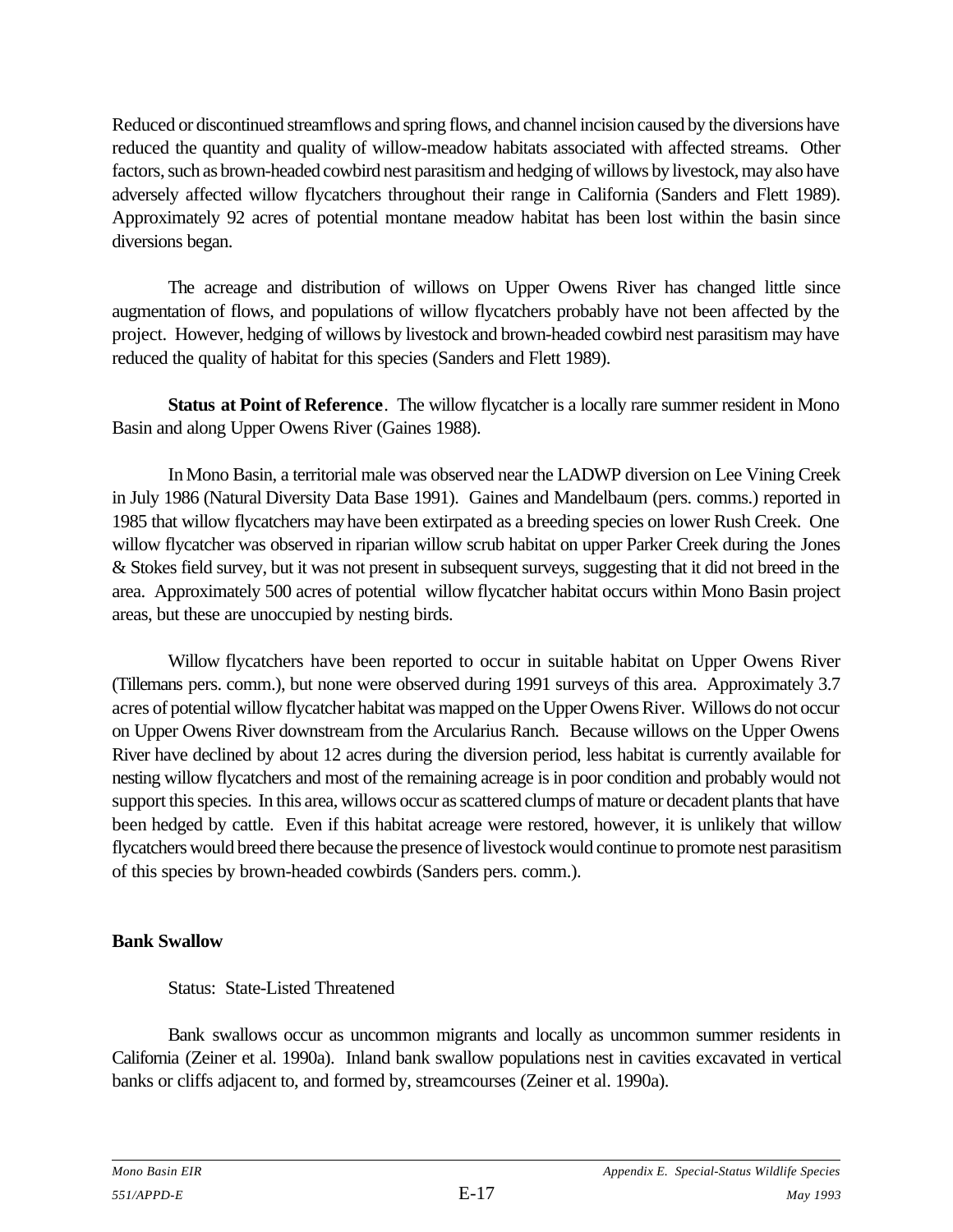Bank swallows have been extirpated from as much as 50% of their former range in California (Humphrey and Garrison 1986). The primary factor related to this species' decline is the loss of nesting banks and cliffs resulting from bank protection and other river control practices in the Central Valley (Remsen 1978); such activities have not occurred in Mono Basin or on Upper Owens River.

**Prediversion Conditions and Changes**. The status of bank swallow populations prior to diversions is unknown in Mono and Upper Owens River Basins due to a lack of historical records (Gaines 1988).

Potential bank swallow nesting habitat may have increased on lower Rush Creek since diversions began. Dropping lake levels coupled with periods of high flows in the late 1960s severely incised lower Rush Creek, creating extensive cliff faces that, depending on the type of substrate exposed, may be suitable for nesting.

**Status at Point of Reference**. Gaines (1988) considered the bank swallow as a rare migrant in Mono Basin; however, an active nesting colony was located near DeChambeau ponds in 1986 (Natural Diversity Data Base 1991). No bank swallows were observed there during 1991 wildlife surveys.

Bank swallows are a rare transient along Upper Owens River; however, Gaines (1988) reported a nesting colony of approximately 2,000 individuals at Lake Crowley reservoir. This colony is still active, but its current size is unknown (Tillemans pers. comm.).

### **Loggerhead Shrike**

Status: Federal Category 2

Loggerhead shrikes occur throughout much of California and are common residents and winter visitors. This species occupies open terrain that supports scattered shrubs, trees, or fence posts for perches (Zeiner et al. 1990a).

**Prediversion Conditions and Changes**. The prediversion status of the loggerhead shrike is unknown; however, Grinnell and Miller (1944) described this species as common east of the Sierra Nevada. Loggerhead shrikes typically occupy open terrain, such as sparse sagebrush scrub and pinionjuniper woodland habitats (Zeiner et al. 1990a); therefore, the species probably has been largely unaffected by stream diversions.

**Status at Point of Reference**. Loggerhead shrikes are an uncommon summer and rare winter species in Mono Basin (Gaines 1988). Loggerhead shrikes were infrequently observed in Great Basin scrub and alkali dry meadow habitats in Mono Basin during the 1991 surveys.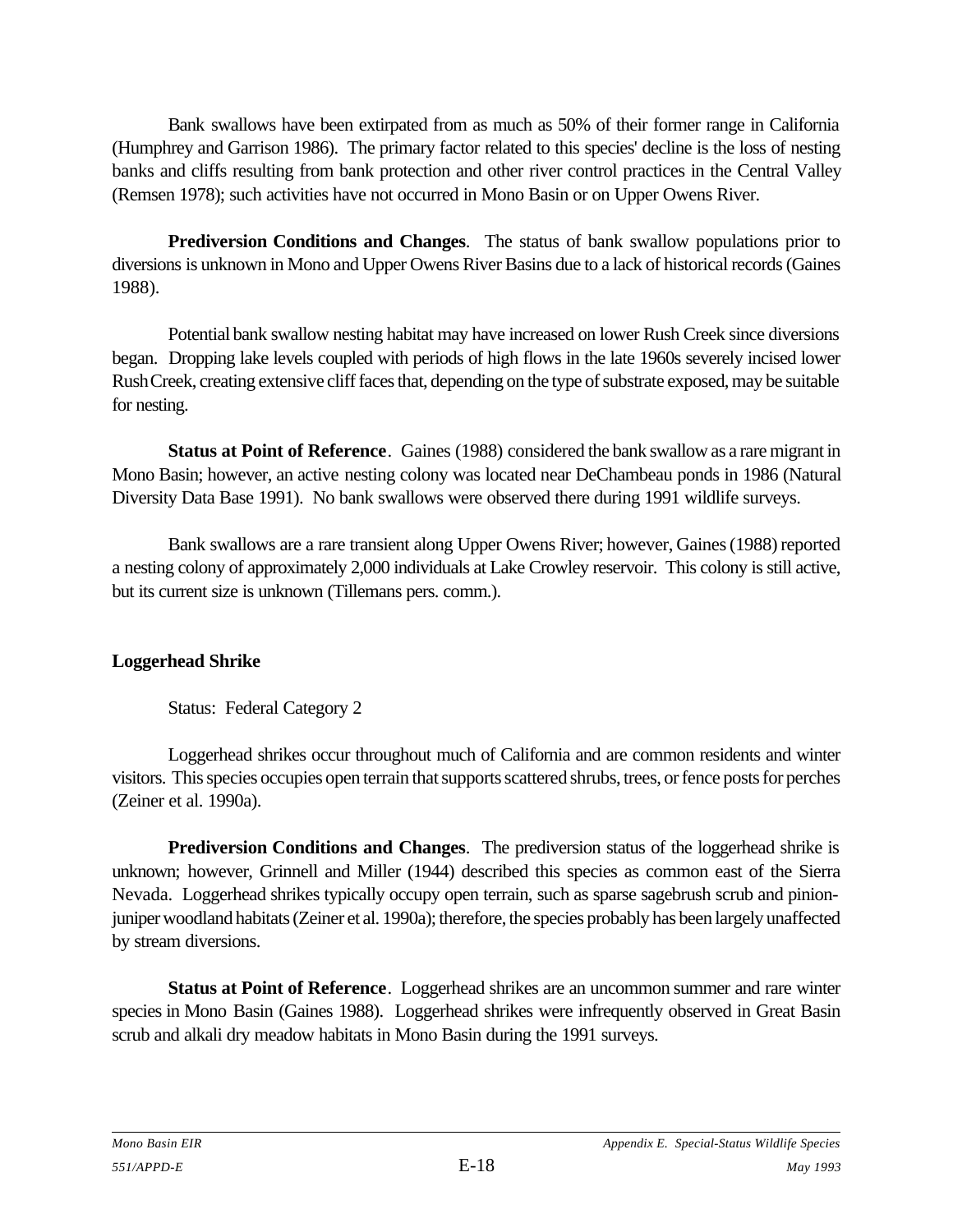The status of the loggerhead shrike in Upper Owens River Basin is probably similar to Mono Basin although, within the project area, habitats preferred by this species are lacking.

#### **Virginia's Warbler**

Status: DFG Species of Special Concern

Virginia's warblers occur as rare, irregular summer residents or migrants on the east slope of the southern Sierra Nevada (Gaines 1988, Zeiner et al. 1990a). Only a few nesting records for this species, which inhabits open woodland and riparian habitats, have been reported in California (Remsen 1978, Zeiner et al. 1990a).

**Prediversion Conditions and Changes**. Prediversion status of Virginia's warbler populations in Mono Basin and on Upper Owens River is unknown; however, because this species currently occurs only irregularly and in small numbers in California, it is unlikely Virginia's warblers have been significantly affected by the LADWP diversions.

**Status at Point of Reference**. Virginia's warblers have been observed irregularly in Mono Basin. Gaines (1988) reported observations of three singing males in upper Lee Vining Canyon in 1975, and one in 1976 and one in 1985 from Mono Lake.

Observations have not been reported from along Upper Owens River; however, its occurrence is probably irregular and similar to that reported for Mono Basin.

### **Yellow Warbler**

Status: DFG Species of Special Concern

The yellow warbler occurs as a summer resident throughout much of California and it breeds in riparian woodland and shrub habitats (Zeiner et al. 1990a).

The distribution and number of yellow warblers in California have declined significantly in recent decades. The primary factors affecting this decline include losses of riparian habitat and nest parasitism by brown-headed cowbirds (Remsen 1978). Brown-headed cowbird populations have expanded significantly with development of lands for agricultural and livestock production (Gaines 1988, Zeiner et al. 1990a).

**Prediversion Conditions and Changes**. Prediversion status of yellow warblers is largely unknown; however, Grinnell and Storer (1924) reported yellow warblers as a common summer resident in the Mono Lake area.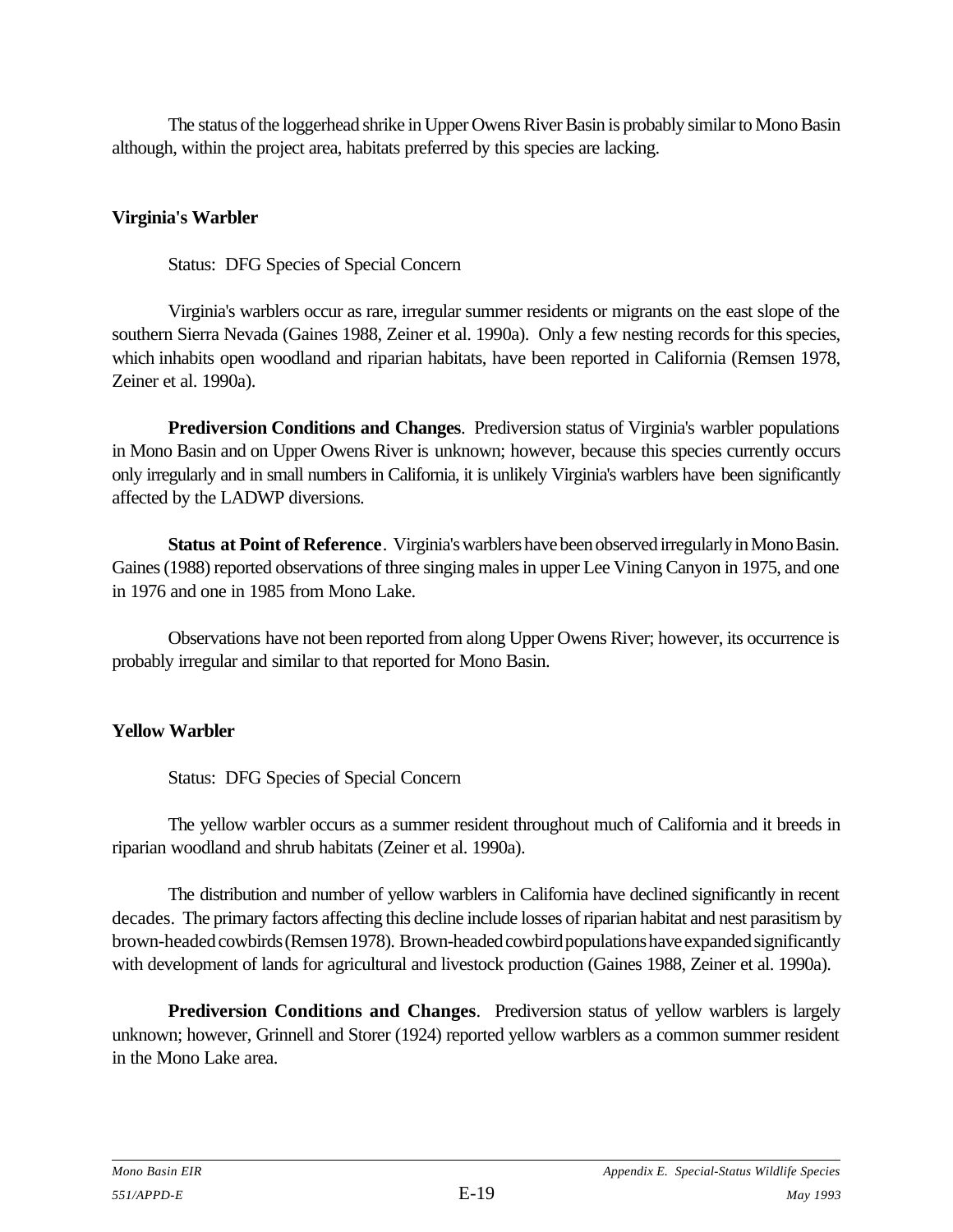Within Mono Basin, reduced or discontinued streamflows and spring flows and channel incision have reduced the quantity and quality of riparian woodland and shrub habitats associated with affected streams. Approximately 200 acres of mature cottonwood-willow woodlands habitat has been lost since diversions began (Appendix D). Because riparian habitat was more extensive and cowbirds less common than today, yellow warbler populations were probably larger in Mono Basin prior to the diversions.

Yellow warbler numbers may have declined on Upper Owens River due to increases in brownheaded cowbird populations. However, the acreage and distribution of willow on Upper Owens River is unchanged, and populations of yellow warblers probably have not been affected by augmented streamflows in this area.

**Status at Point of Reference**. Yellow warblers are common summer residents on the east slope of the Sierra Nevada (Gaines 1988).

In Mono Basin, yellow warblers were uncommon to common in riparian woodland and shrub habitats surveyed in 1991. Yellow warblers have been reported nesting in Lee Vining Canyon, Walker Creek, and the Mono Lake County Park (Gaines 1988). Gaines and Mandelbaum (pers. comms.) reported yellow warblers absent as a nesting species on lower Rush Creek in 1985; however, the species was frequently encountered during the 1991 nesting season. No nests were found, but the persistence of territorial males in this area suggested that breeding there was likely. Approximately 290 acres of potential yellow warbler nesting habitat in conifer-broadleaf forest, cottonwood-willow woodland, and riparian willow scrub are present within Mono Basin project areas (Appendix D). However, yellow warbler populations were probably larger in Mono Basin prior to diversions than today because riparian habitats were more extensive and brown-headed cowbirds were less common.

### **Yellow-Breasted Chat**

Status: DFG Species of Special Concern

The yellow-breasted chat was once a fairly common summer resident of riparian woodlands throughout California (Grinnell and Miller 1944).

**Changes from Prediversion Conditions**. Currently, this species is rare or absent from much of its former breeding range in the state, including Mono Basin, due to destruction of riparian habitats, and possibly other factors such as parasitism by brown-headed cowbirds (Remsen 1978).

**Status at Point of Reference**. Yellow-breasted chats were not observed in Mono Basin during the 1991 field surveys (Appendix D) but a singing male was reported near the shrimp plant in 1976 (Winkler pers. comm.). A single individual was also observed in riparian habitat on the Arcularius Ranch in 1991 (Appendix D), suggesting that small numbers probably continue to migrate through the western Great Basin. Currently, only about 4 acres of suitable riparian nesting habitat exist for this species along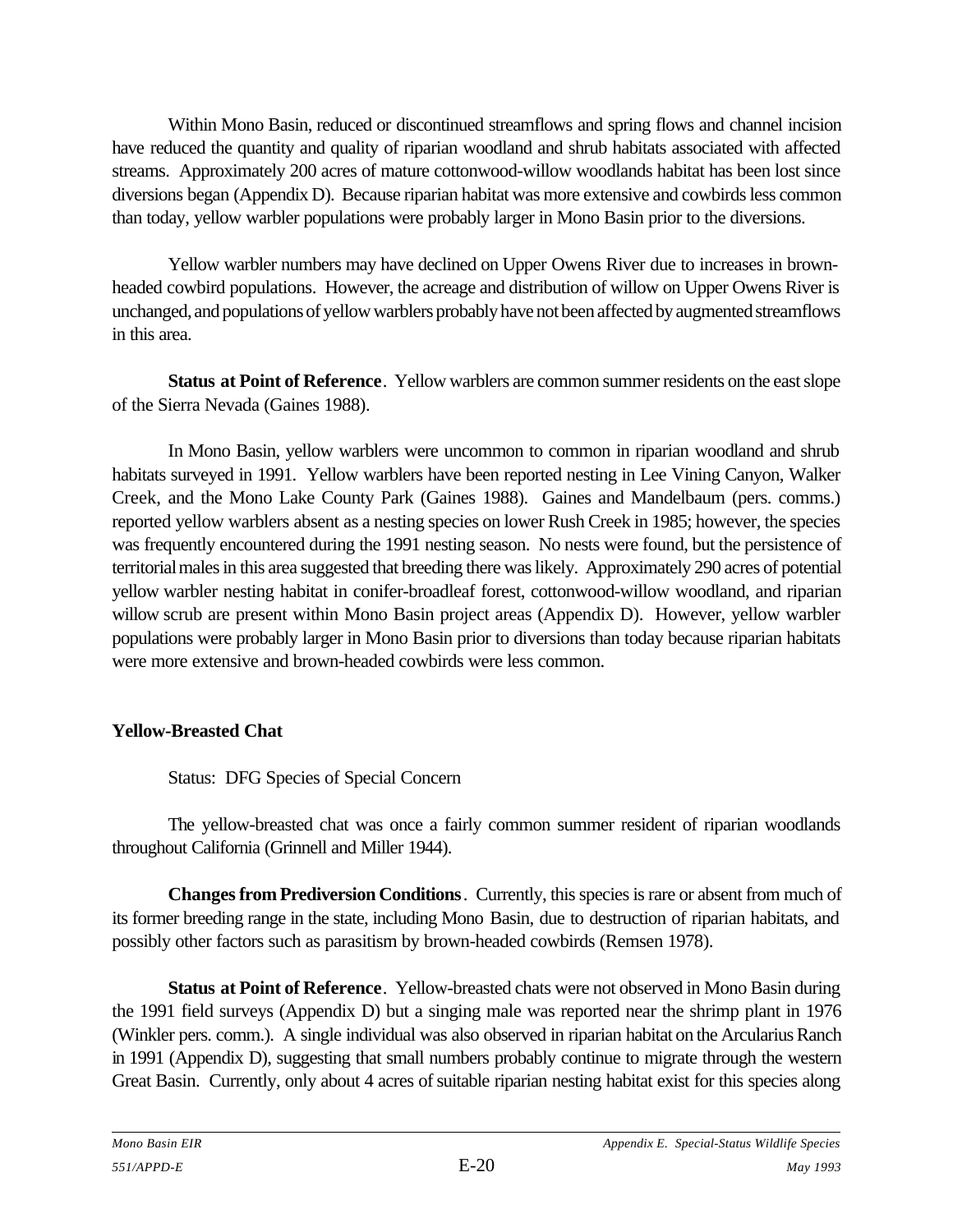the Upper Owens River. The extent of the yellow-breasted chat's preferred cottonwood-willow breeding habitat was reduced by about 200 acres in Mono Basin during the diversion period (Appendix D), which probably had adverse effects on this species.

Approximately 3.7 acres of riparian willow scrub habitat occurs on Upper Owens River, mostly upstream from East Portal. Riparian woodland habitats are not present on Upper Owens River, and willows do not occur below the Arcularius Ranch. Observations of territorial male yellow warblers on the Arcularius Ranch in 1991 suggest this species nests there; however, suitable riparian habitat for this species is limited.

### **Mammals**

Nine special-status species of mammals occur or could occur within the project areas (Table E-1). The Sierra Nevada red fox and California wolverine would not be affected by the diversions or proposed alternatives because preferred habitats are located at elevational zones outside of the affected area (Harris 1991). Sensitive roosting habitats (e.g., caves, rock crevices, and mine tunnels) for the spotted bat and Townsend's big-eared bat would not be affected by the diversions or proposed alternatives (Harris pers. comm.).

### **Inyo Shrew**

The Inyo shrew is not considered a special-status species throughout its California range; however, within Mono Basin, it is considered to be locally rare (Harris pers. comm.).

The Inyo shrew occurs on the east side of the Sierra Nevada in Mono and Inyo Counties. This species prefers riparian habitats although it may occur in pinon-juniper forest or Great Basin scrub habitats (Zeiner et al. 1990b).

**Changes from Prediversion Conditions**. Effects of diversions on this species are unknown; however, loss of riparian vegetation on Lee Vining and Rush Creeks may have reduced the amount of potential habitat available for Inyo shrews.

**Status at Point of Reference**. The status of this species in Mono and Upper Owens River Basins is unknown; however, it is presumed to be rare (Harris 1982). Zeiner et al. (1990b) excludes Mono Basin from this species' range; however, Harris (1982) reported an occurrence of this shrew near Lee Vining. An occurrence of Inyo shrews at the Mono Lake County Park was also recorded in 1988 (Harris pers. comm.).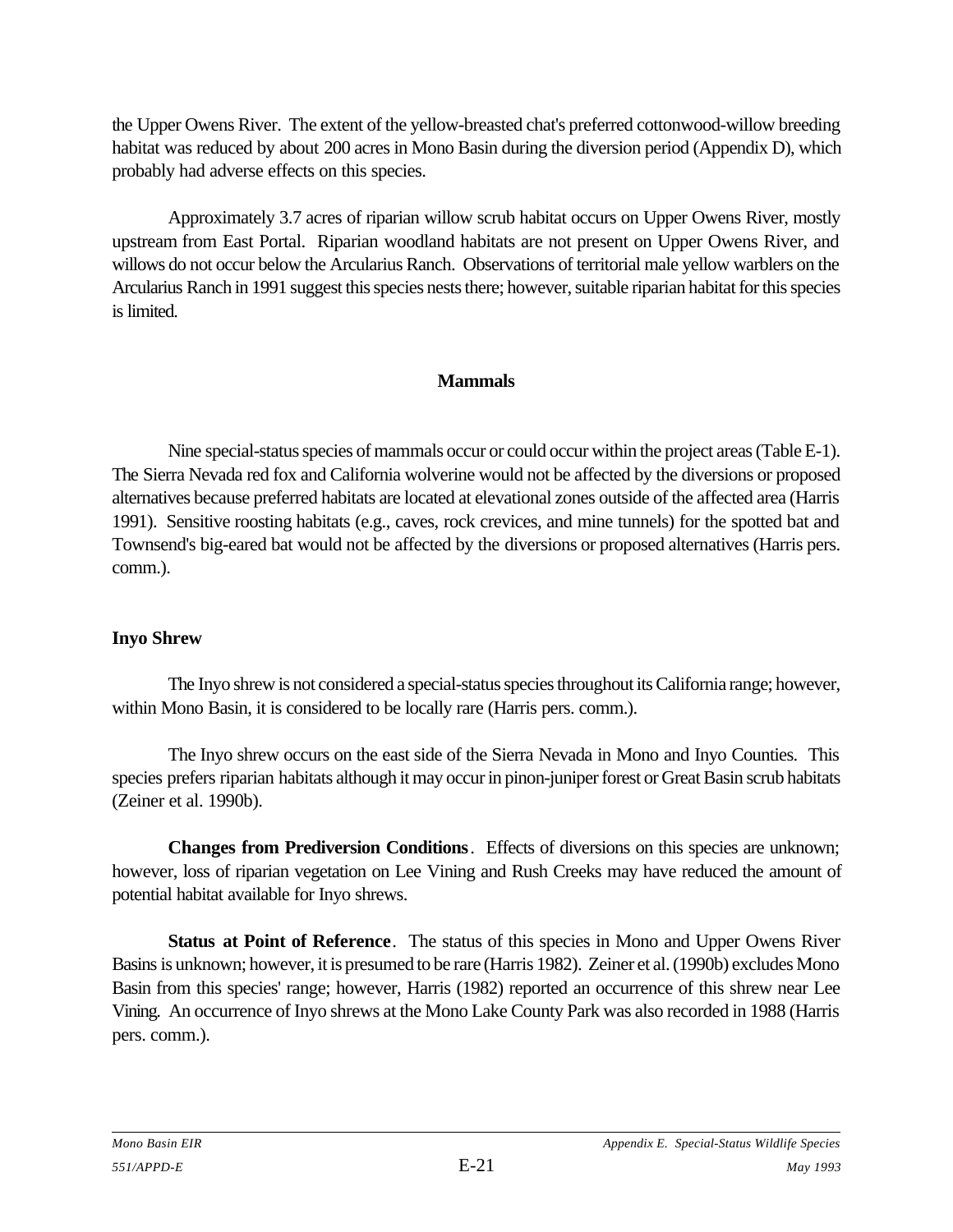### **Pygmy Rabbit**

Status: Federal Category 2, DFG Species of Special Concern

Pygmy rabbits are associated with Great Basin scrub habitats and occur in northeastern California and Mono County (Williams 1986). Preferred habitat for this species includes dense stands of big sagebrush, rabbitbrush, and greasewood (Harris 1991). Big sagebrush is the primary forage for the pygmy rabbit, although grasses and forbs are consumed during some periods of the year (Zeiner et al. 1990b).

The status of pygmy rabbit populations is unknown; however, their distribution is limited and patchy within their geographic range (Williams 1986). A preference for the densest patches of Great Basin scrub within larger stands of sagebrush may account for the spotty distribution of this species (Harris pers. comm.).

**Prediversion Conditions and Changes**. The prediversion status of pygmy rabbit populations is unknown; however, populations probably have not been significantly affected by the diversions in Mono Lake or Owens River Basins (Harris 1991). Upland habitats preferred by this species remained either stable or increased slightly as a result of dewatering.

**Status at Point of Reference**. Pygmy rabbits occur in the Mono Basin project area and the Upper Owens River Basin (Harris 1982, Zeiner et al. 1990b).

Within Mono Basin, pygmy rabbits were observed at several locations. They have been observed in riparian scrub habitats adjacent to Mono Lake; however, riparian scrub is probably not required for this species (Harris 1991).

Pygmy rabbit occurrence in the Upper Owens River Basin is probably similar to that described for Mono Basin (Harris pers. comm.).

### **White-Tailed Hare**

Status: DFG Species of Special Concern

In California, the white-tailed hare is a resident of the east slope of the Sierra Nevada (Zeiner et al. 1990b). This species is associated primarily with upland habitats and feeds on grasses, forbs, and buds, bark, and twigs of shrubs (Zeiner et al. 1990b).

White-tailed hare populations have declined significantly throughout their range. Declines are attributed to changes in the quantity and quality of habitat caused primarily by livestock grazing and to competition with expanding black-tailed hare populations (which may have been triggered by grazing) (Harris 1982, Williams 1986).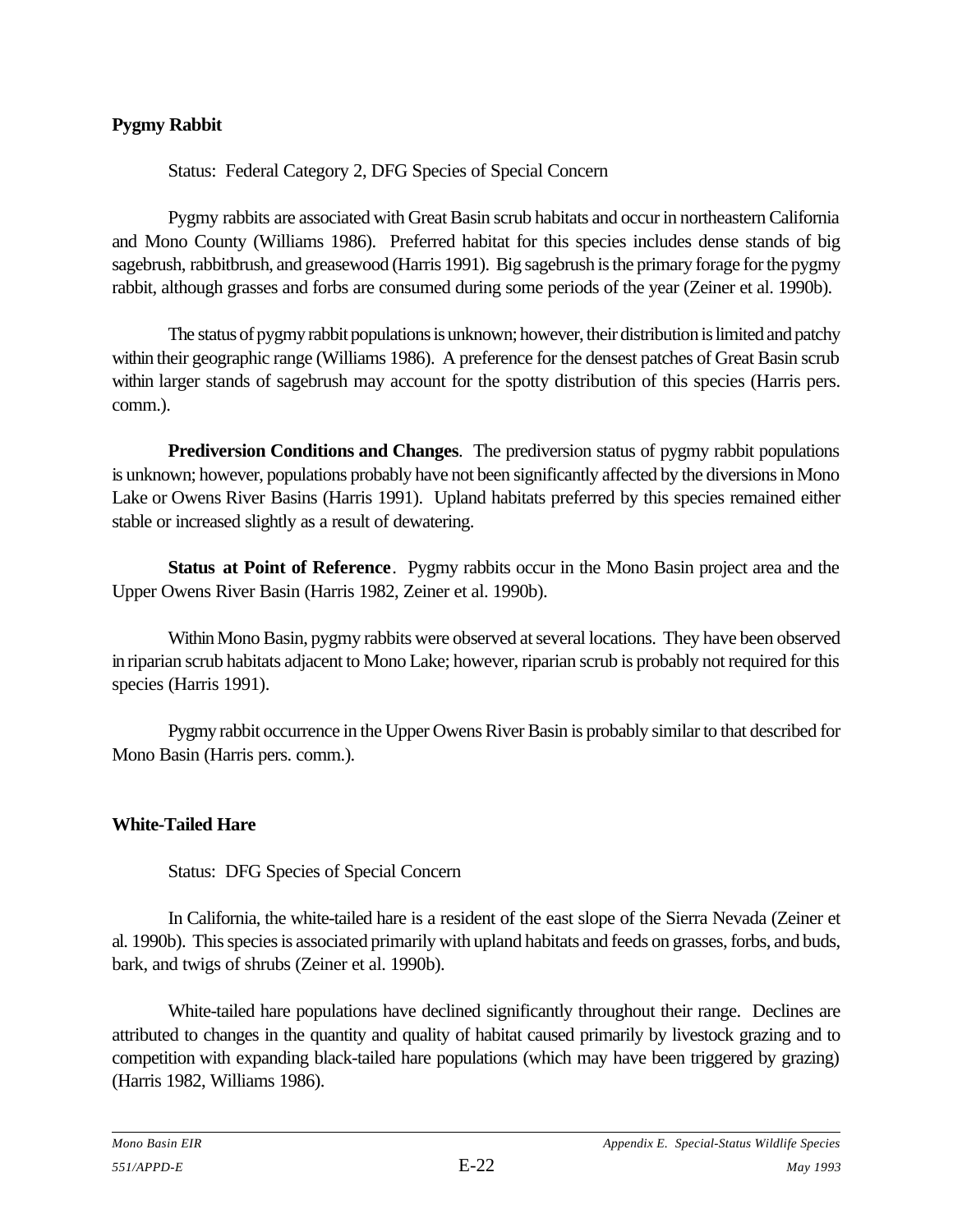**Prediversion Conditions and Changes**. The prediversion status of white-tailed hares is unknown; however, they probably have not been significantly affected by changes in flow regimes in Mono or Owens River Basins. Upland habitats preferred by this species probably have remained either stable or increased slightly as a result of dewatering; however, dewatering may have resulted in some loss of potential foraging meadows in Mono Basin.

**Status at Point of Reference**. White-tailed hares occur in the Mono Basin project area and the Upper Owens River Basin (Harris 1982; Zeiner et al. 1990b).

On the eastern slope of the Sierra Nevada, this species' summer range extends above 8,000 feet in elevation. White-tailed hares occur in the project area primarily in winter and spring. Among the wetland and riparian habitats inventoried in 1991, meadows are probably the most important for this species (Harris 1991).

White-tailed hares are probably more common in the Upper Owens River Basin than in the Mono Basin (Harris pers. comm.).

### **Mountain Beaver**

Status: Federal Proposed Endangered

In California, the mountain beaver occurs in the Sierra Nevada, as well as the Cascade and Klamath Ranges. This species is associated with dense, moist riparian thickets and feeds on a variety of forbs, shrubs, and twigs (Harris 1991). Mountain beavers occur in Mono Basin, but are not known to occur on Upper Owens River (Zeiner et al. 1990b, Tillemans and Harris pers. comms.).

**Prediversion Conditions and Changes**. The prediversion status of mountain beavers in the project areas is unknown. In Mono Basin, reduced or discontinued streamflows and spring flows and channel incision have reduced the quantity and quality of riparian woodland and scrub habitats associated with affected streams. Approximately 188 acres of potential mountain beaver habitat has been lost in cottonwood-willow habitats (Table 3F-7). Loss of riparian vegetation linking lakeside riparian habitat to suitable habitat at higher elevations may have been a factor in isolating this population (Harris 1991).

The acreage and distribution of potential mountain beaver habitat on Upper Owens River has probably not changed with augmentation of flows.

**Status at Point of Reference**. The status of the population around Mono Lake is unknown; however, mountain beavers at Mono Lake appear to be geographically isolated from other populations. Harris (1991) reported five observations of this species in Mono Basin from 1976 to 1990. These sightings were associated with thickets of willow or mixed scrub habitats adjacent to springs or streams. Approximately 300 acres of potential mountain beaver habitat currently exists in riparian scrub areas of Mono Basin.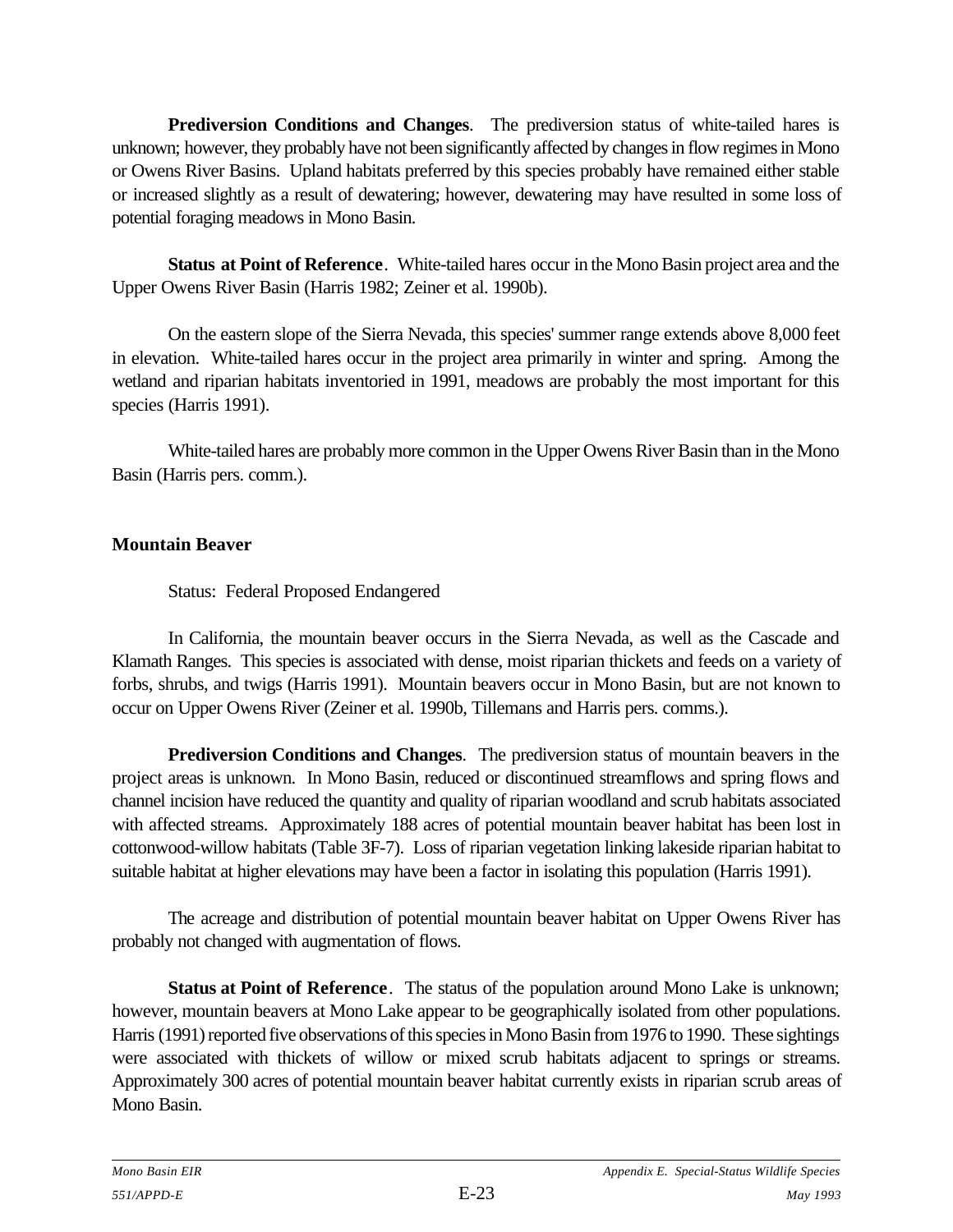Approximately 3.7 acres of potential habitat for this species is located on Upper Owens River, most of which occurs above East Portal.

#### **American Badger**

Status: DFG Species of Special Concern

The badger's range extends throughout California, except the extreme northwestern coastal areas (Zeiner et al. 1990b). Badgers occur in a variety of habitats; however, a sufficient food supply, friable soils for burrowing, and relatively open and uncultivated areas appear to be primary requirements (Williams 1986). Badgers are carnivorous, feeding primarily on burrowing rodents.

Badger populations and distribution have declined significantly in California over the last century and the chief causes are thought to be habitat loss due to development of urban and agricultural lands, poisoning of prey populations, and badger control programs (Williams 1986).

**Prediversion Conditions and Changes**. Prediversion status of badger populations in Mono Basin and Upper Owens River is unknown; however, populations probably have not been significantly affected by the diversions.

In Mono Basin, prey populations may have increased in meadows that became drier. Upland habitats preferred by this species probably have remained either stable or increased slightly as a result of dewatering.

**Status at Point of Reference**. Badgers occur in Mono Basin project area and the Upper Owens River Basin (Harris 1982; Zeiner et al. 1990b).

On east slope of the Sierra Nevada, preferred habitat includes perennial grasslands and low canopy stages of sagebrush and bitterbrush (Harris 1991). Badgers occur in Mono Basin from the lakeshore up to 10,000 feet in elevation (Harris 1982). Within the project area, meadows supporting populations of ground squirrels or pocket gophers would provide suitable badger foraging habitat (Harris 1991).

Badgers are common in the Upper Owens River Basin (Tillemans pers. comm.), and habitat preferences are probably similar to that described for Mono Basin.

#### **CITATIONS**

#### **Printed References**

Airola, D. A. (ed). 1980. California wildlife habitat relationships program - northeast interior zone. Volume III - Birds. California Wildlife/Habitat Relationships Program. Sacramento, CA.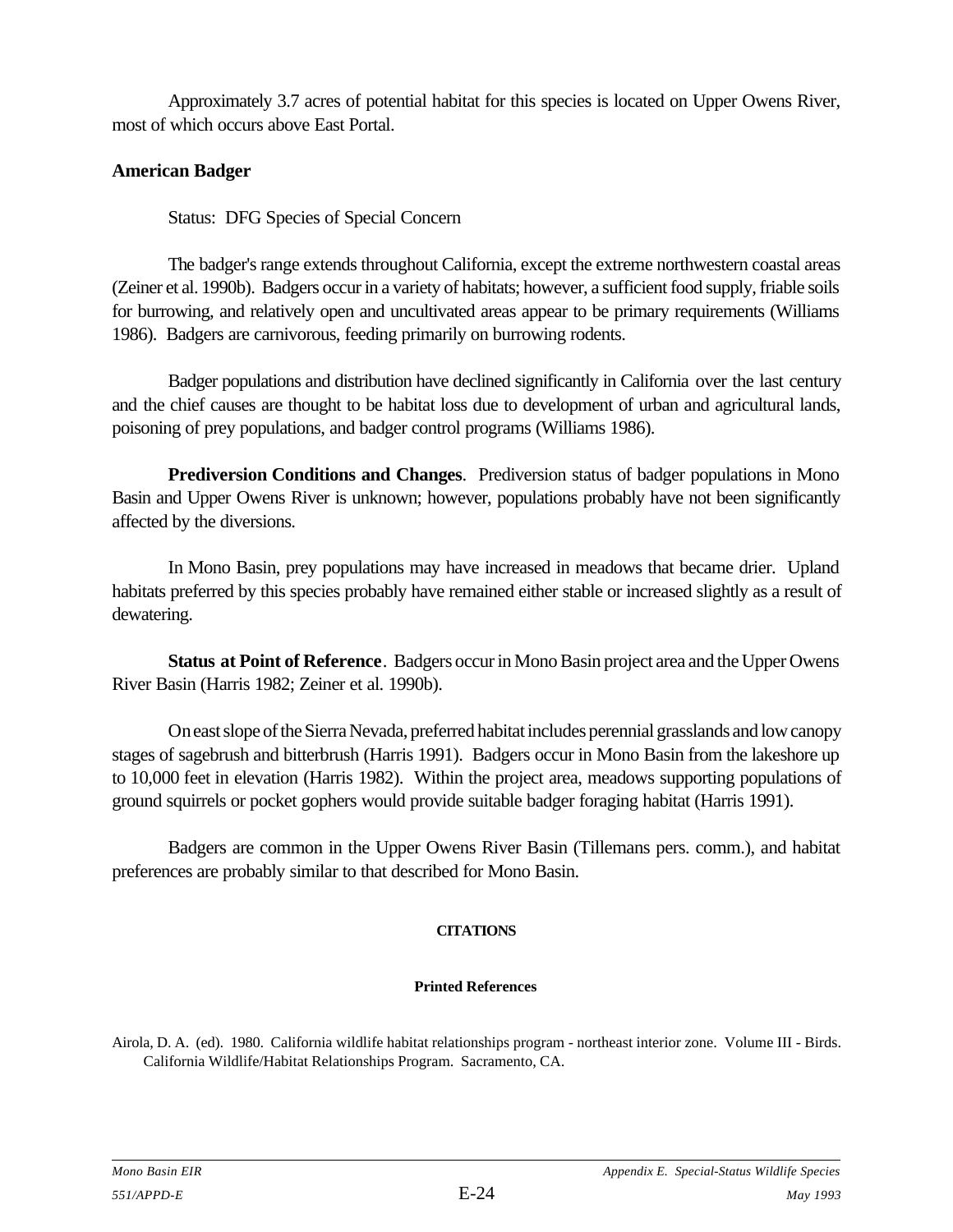- Autenrieth, R. E., W. Molini, and C. Braun. (eds.) 1982. Sage grouse management practices. (Technical Bulletin 1.) Western States Sage Grouse Committee, Twin Falls, ID.
- Cogswell, H. L. 1977. Water birds of California. University of California Press. Berkeley, CA.
- Dixon, J. 1915 and 1916. Field notes from visits to Negit and Paoha Island (May 6, 16, 22, 27, and 28; July 2 and 3). University of California Museum of Vertebrate Zoology. Berkeley, CA.
- Gaines, D. 1988. Birds of Yosemite and the east slope. Artemesia Press. Lee Vining, CA.
- Garth, J. S., and J. W. Tilden. 1986. California butterflies. University of California Press. Berkeley, CA.
- Gould, G. I., Jr., and R. M. Jurek. 1988. Osprey status review. California Department of Fish and Game Wildlife Investigation Report W-65-R-4. Sacramento, CA.
- Grinnell, J., and A. H. Miller. 1944. The distribution of the birds of California. Cooper Ornithological Club. Berkeley, CA.
- Grinnell, J., and T. I. Storer. 1924. Animal life in the Yosemite. University of California Press. Berkeley, CA.
- Harris, J. H. 1982. Mammals of the Mono Lake-Tioga Pass Region. David Gaines/Kutsavi Books. Davis, CA.

- Harris, J. H., S. D. Sanders, and M. A. Flett. 1988. The status and distribution of the willow flycatcher in California 1986. (Administrative Report 88-1.) California Department of Fish and Game, Wildlife Management Division. Sacramento, CA.
- Hart, T., and D. Gaines. 1983. Field checklist of the birds at Mono Basin. Mono Lake Committee. Lee Vining, CA.
- Herron, G. B., C. A. Mortimore, and M. S. Rawlings. 1985. Nevada raptors: their biology and management. (Biological Bulletin No. 8.) Nevada Department of Wildlife. Reno, NV.
- Humphrey, J. M. and B. A. Garrison. 1986. The status of bank swallow populations on the Sacramento River. Contract final report. California Department of Fish and Game, Wildlife Management Division. Sacramento, CA.
- Jurek, R. M. 1990. California bald eagle breeding population survey and trend, 1970-1990. Nongame bird and mammal section report. California Department of Fish and Game, Wildlife Management Division. Sacramento, CA.
- King, W. B. (comp.) 1981. Endangered birds of the world. The ICBP bird red data book. Smithsonian Institute Press. Washington, DC.
- Natural Diversity Data Base. 1991. Database records search of Mono Basin and Upper Owens River, Mono County, California Department of Fish and Game. Sacramento, CA.
- Remsen, J. V. 1978. Bird species of special concern in California: an annotated list of declining or vulnerable bird species. (Report No. 78-1.) California Department of Fish and Game, Wildlife Management Branch. Sacramento, CA.

\_\_\_\_\_\_\_\_\_\_. 1991. Wildlife surveys in riparian and wetland habitats in the Mono Lake basin and upper Owens Valley, California. Final report. Jones & Stokes Associates. Sacramento, CA.